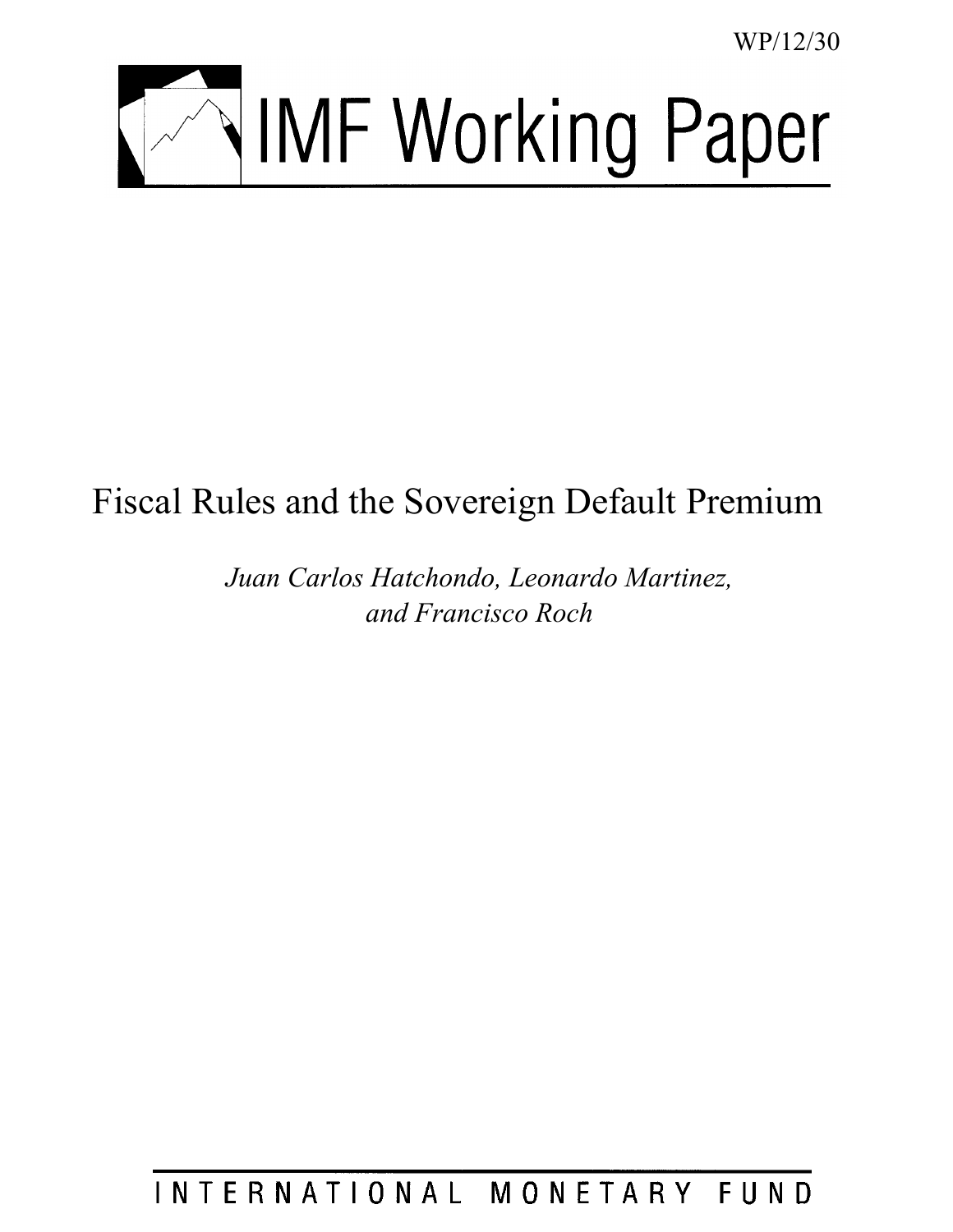#### **IMF Working Paper**

#### IMF Institute

#### **Fiscal Rules and the Sovereign Default Premium**

#### **Prepared by Juan Carlos Hatchondo, Leonardo Martinez, and Francisco Roch[1](#page-1-0)**

Authorized for distribution by Jorge Roldos

January 2012

**Abstract**

#### **This Working Paper should not be reported as representing the views of the IMF.**

The views expressed in this Working Paper are those of the author(s) and do not necessarily represent those of the IMF or IMF policy. Working Papers describe research in progress by the author(s) and are published to elicit comments and to further debate.

This paper finds optimal fiscal rule parameter values and measures the effects of imposing fiscal rules using a default model calibrated to an economy that in the absence of a fiscal rule pays a significant sovereign default premium. The paper also studies the case in which the government conducts a voluntary debt restructuring to capture the capital gains from the increase in its debt market value implied by a rule announcement. In addition, the paper shows how debt ceilings may reduce the procyclicality of fiscal policy and thus consumption volatility.

JEL Classification Numbers: F34, F41.

 $\overline{a}$ 

Keywords: fiscal rules, debt ceiling, fiscal consolidation, default, sovereign default premium, debt exchange, countercyclical policy, endogenous borrowing constraints, long-term debt, debt dilution

Author's E-Mail Address: [juancarlos.hatchondo@rich.frb.org,](mailto:juancarlos.hatchondo@rich.frb.org) [lmartinez4@imf.org,](mailto:lmartinez4@imf.org) froch@chicago.edu

<span id="page-1-0"></span> $1$  For comments and suggestions, we thank Gaston Gelos, Jorge Roldos and seminar participants at the IMF Institute and the 2011 European Economic Association and Econometric Society Meeting. Remaining mistakes are our own. The views expressed herein are those of the authors and should not be attributed to the IMF, its Executive Board, or its management, the Federal Reserve Bank of Richmond, or the Federal Reserve System. For the latest version of this paper, please visit http://works.bepress.com/leonardo\_martinez.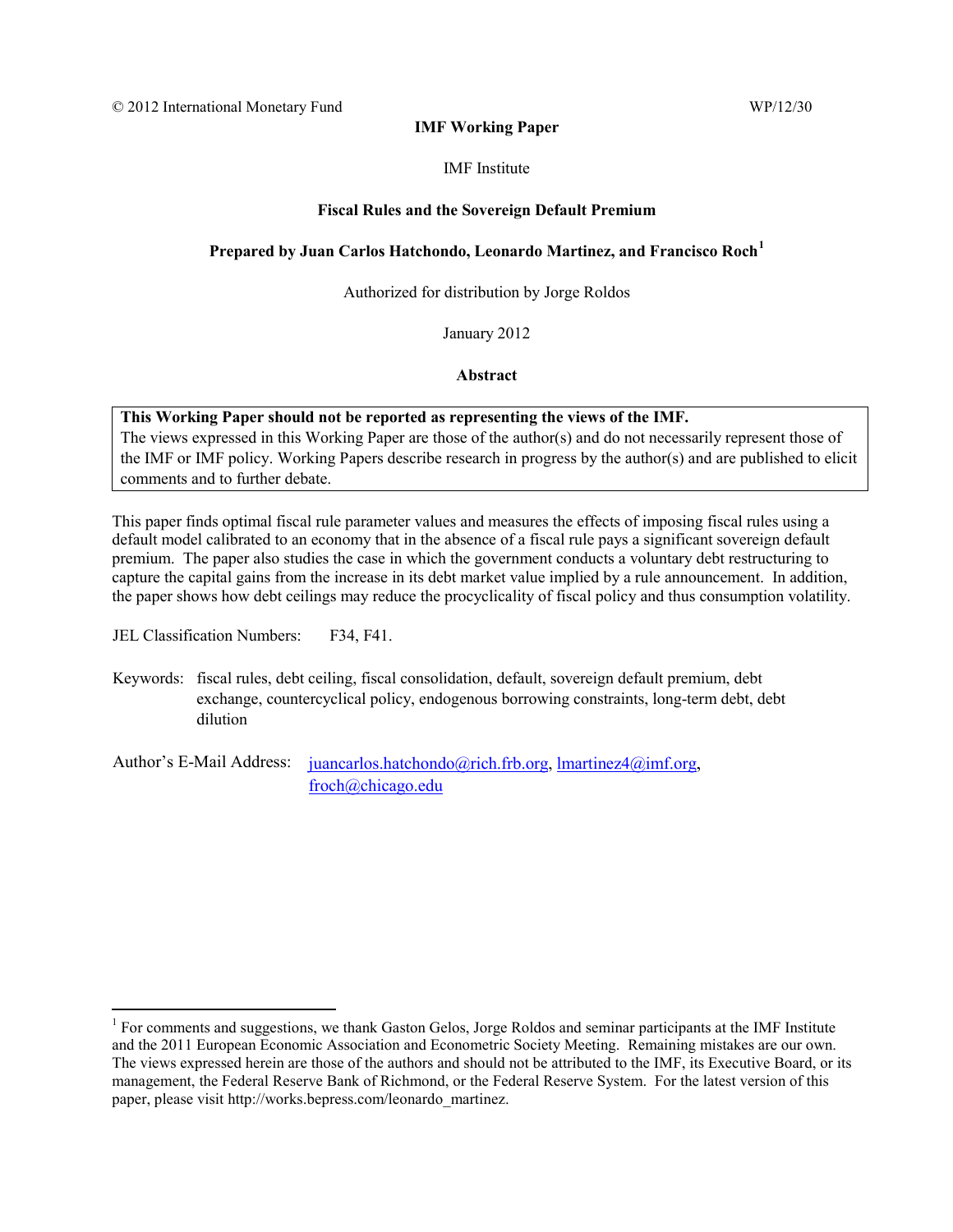#### Contents Page

| $\Pi$ .               |    |
|-----------------------|----|
| III.                  |    |
| $\mathbf{IV}_{\cdot}$ |    |
| V.                    |    |
|                       | 23 |

## Tables

|                | 3. Optimal fiscal rules for different levels of the pre-rule sovereign risk premium 14 |  |
|----------------|----------------------------------------------------------------------------------------|--|
| 4 <sub>1</sub> |                                                                                        |  |
| 5.             |                                                                                        |  |
| 6.             |                                                                                        |  |

### Figures

| 1. | Income and government transfers in the benchmark simulations 12                                  |
|----|--------------------------------------------------------------------------------------------------|
| 2. | Borrowing cost and government transfers in the benchmark simulations 13                          |
| 3. |                                                                                                  |
| 4. | Debt after the announcement of the rule preferred by the government 15                           |
| 5. | Spread after the announcement of the rule preferred by the government 16                         |
| 6. |                                                                                                  |
| 7. | Menu of combinations of spreads and end-of-period debt levels from which a mean-                 |
|    |                                                                                                  |
| 8. | Welfare gain from allowing the debt ceiling to depend on current income among rules              |
|    | with an average debt ceiling of 25 percent of mean annual income $\dots \dots \dots \dots \dots$ |
| 9. | Welfare gain from allowing the debt ceiling to depend on current income among rules              |
|    |                                                                                                  |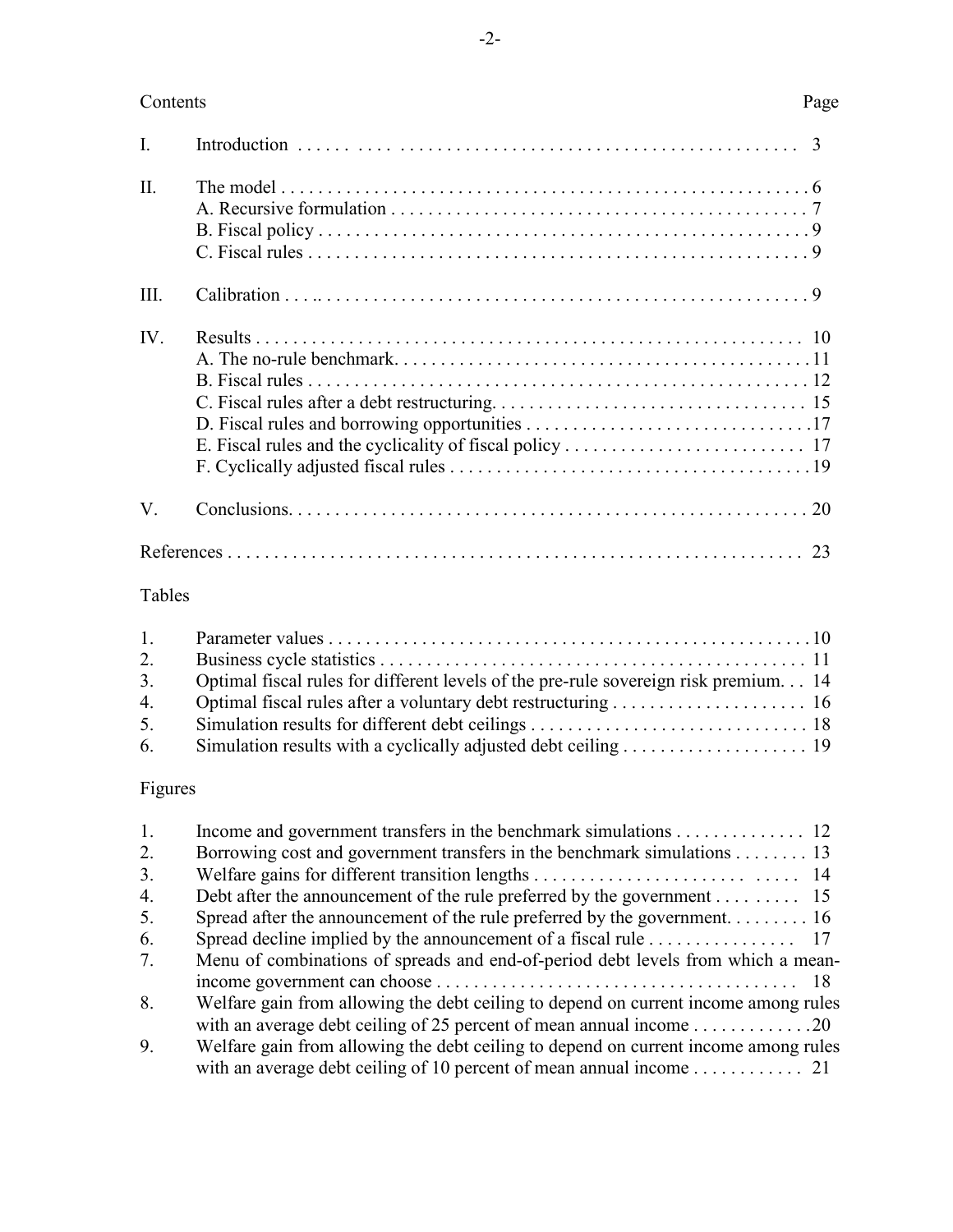#### I. Introduction

This paper intends to shed light on the optimal value of fiscal rules' parameters and on the effects of imposing fiscal rules. Fiscal rules are restrictions imposed (often in laws or in the constitution) to the future governments' ability to choose fiscal policy. We focus on the effects a fiscal rule would have if a government could commit to enforce it.<sup>1</sup>

A consensus has emerged among policymakers about the desirability of targeting low sovereign debt levels that would facilitate implementing a more countercyclical fiscal policy. There is also a widespread consensus about the necessity of establishing new fiscal objectives through fiscal rules.<sup>2</sup>

Nevertheless, significant uncertainty remains about the optimal value of fiscal rules' parameters. For instance, Blanchard (2011) asks: "what levels of public debt should countries aim for? Are old rules of thumb, such as trying to keep the debt to GDP ratio below 60 percent in advanced countries, still reliable?"

The first contribution of this paper is to shed light on the optimal value of fiscal rules' parameters. The paper studies a sovereign default framework à la Eaton and Gersovitz (1981) with long-duration bonds.<sup>3</sup> This framework is commonly used for quantitative studies of sovereign debt.<sup>4</sup> First, we calibrate this model to an economy that pays a significant sovereign default premium without a rule. The no-rule calibration generates plausible values for debt levels and the mean and standard deviation of the interest rate spread paid by the sovereign—i.e., the difference between the sovereign bond yield and the risk-free interest rate.

The paper then finds the optimal parameter values for fiscal rules to be implemented in the benchmark no-rule economy. We study simple rules establishing a sovereign debt ceiling and the number of periods between the announcement of the rule and the period after which the ceiling in enforced. According to the IMF fiscal rules database, sixty-two of the eighty-two countries with fiscal rules had debt-to-GDP ceilings in their rules in 2009. It is also common that transition periods are granted when fiscal rules are established. For instance, in 2009, Germany amended its constitution to introduce a fiscal rule to be enforced after 2016 for the federal government and 2020 for regional governments. Similarly,

<sup>1</sup>Fiscal crises occur in countries with fiscal rules in part because of the lack of enforcement of these rules. However, countries have been able to overcome enforcement issues, for instance, giving stability to their rules by making them part of their constitutions (see IMF (2009)).

<sup>2</sup>For instance, in an IMF Staff Position Note, Blanchard et al. (2010) argue that "A key lesson from the crisis is the desirability of fiscal space to run larger fiscal deficits when needed." They also note that "Medium-term fiscal frameworks, credible commitments to reducing debt-to-GDP ratios, and fiscal rules (with escape clauses for recessions) can all help in this regard."

<sup>3</sup>Chatterjee and Eyigungor (forthcoming) and Hatchondo and Martinez (2009) show that long-term debt is essential for accounting for interest rate spread dynamics with a sovereign default framework.

<sup>4</sup>See, for instance, Aguiar and Gopinath (2006), Arellano (2008), Benjamin and Wright (2008), Boz (2011), Lizarazo (2005, 2006), and Yue (2010). These models share blueprints with the models used in studies of household bankruptcy—see, for example, Athreya et al. (2007), Chatterjee et al. (2007), Li and Sarte (2006), Livshits et al. (2008), and Sanchez (2010).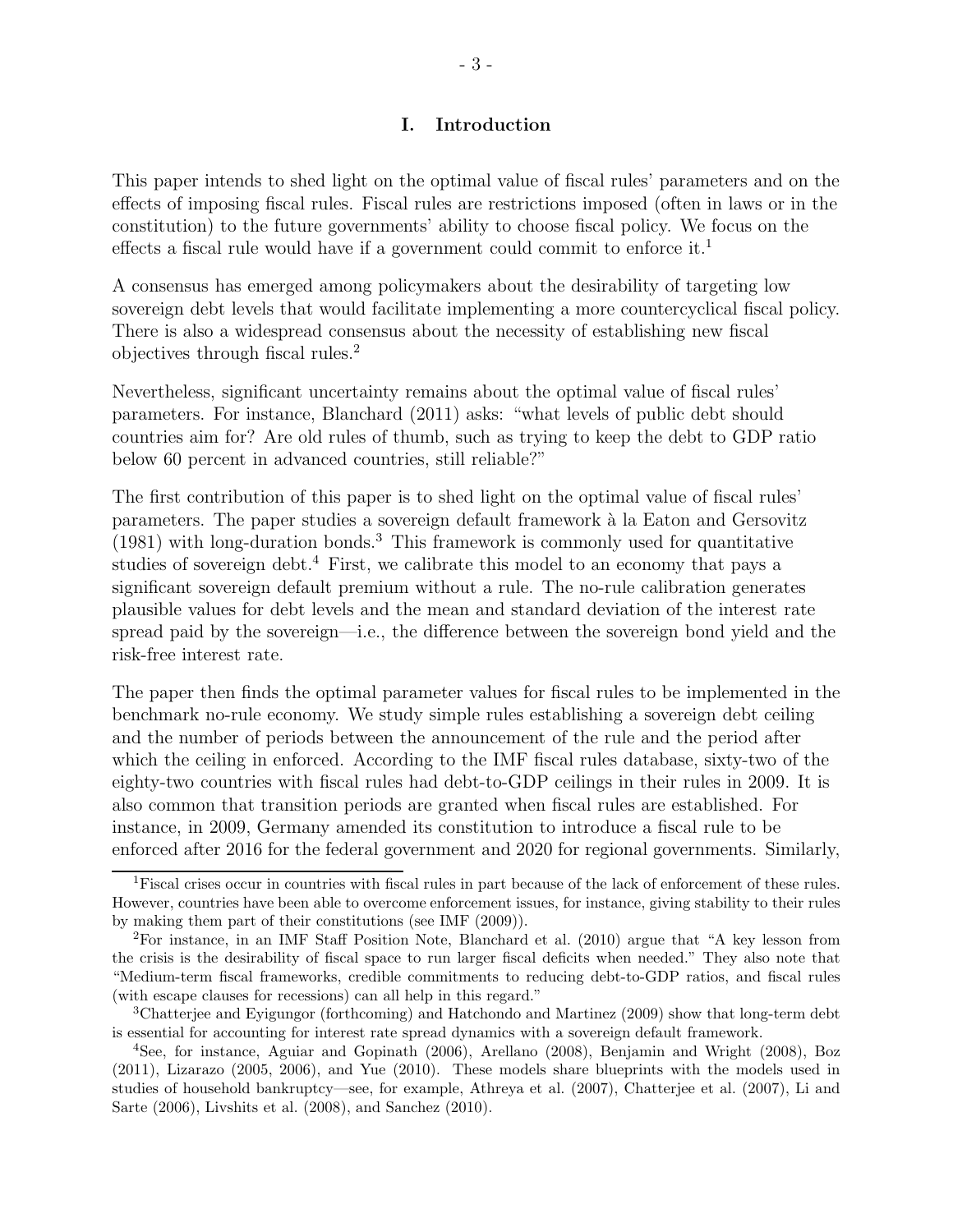in 2011, Spain amended its constitution to introduce a fiscal rule to be enforced after 2020.

We study economies with a pre-rule debt level of 38 percent of mean income (typical in the data for the pre-2001-default Argentina used to calibrate the model) and different income levels that are reflected in different levels of sovereign risk premium. The pre-rule income level and associated default risk do not affect significantly the rule to which the government would like to commit: A debt ceiling of 30 percent of mean income, with a delay of four years between the rule announcement period and the first period in which the ceiling is enforced.

The government benefits from committing to such a rule because this commitment creates new borrowing opportunities. This is, for a given level of indebtedness the government is able to borrow paying a lower interest rate. With the rule, lenders expect lower future debt levels and this accounts for the decline of the interest rate at which the government borrows. The interest rate decline allows the government to implement the debt ceiling without a large decline in its borrowing level: The mean borrowing level only falls from 3.6 percent to 3.1 percent of average income.

The second contribution of this paper is to study the trade-off between larger bondholders' capital gains and the cost of a stronger fiscal adjustment. With a rule imposing a lower debt ceiling that is enforced sooner, creditors would enjoy a larger capital gain from the increase in the market value of the bonds they hold. We study the case in which the government conducts a voluntary debt restructuring to capture these capital gains and, thus, evaluates the trade-off between larger capital gains and the cost of a stronger fiscal adjustment. In this case, the government chooses a 25 percent ceiling to be enforced less than two years after its announcement. In exchange for the announcement of this rule, bondholders are willing to forgive a fraction of the government's debt. This fraction in increasing with respect to the pre-rule spread. With a pre-rule spread of 5 (15) percent, bondholders are willing to forgive up to 21 (44) percent of the government's debt. Discussions of the trade-off between larger bondholders' capital gains and the cost of a stronger fiscal adjustment, and on the distribution of the gains from fiscal adjustments are relevant not only for the imposition of fiscal rules, but also for other fiscal consolidation programs.

Our third contribution is to measure the effects of fiscal rules on the procyclicality of fiscal policy and, through that, on the volatility of private consumption. Without a fiscal rule, a high and countercyclical interest rate implies that the government (a sequential decision-maker) chooses to borrow less when income is low and thus, it chooses procyclical policy (see Cuadra et al.  $(2010)$ ).<sup>5</sup> With lower debt ceilings, the interest rate becomes less responsive to income shocks and, therefore, fiscal policy becomes less procyclical. Consequently, consumption volatility declines. In addition, the paper shows that a countercyclical debt ceiling (that is higher when income is lower) increases the level and countercyclicality of the interest rate. Therefore, a countercyclical ceiling does not

 $5$ This is consistent with evidence for emerging economies (that pay a high and volatile interest rate), as documented by Gavin and Perotti (1997), Ilzetzki and Vegh (2008), Kaminsky et al. (2004), Talvi and Vegh (2009), and Vegh and Vuletin (2011).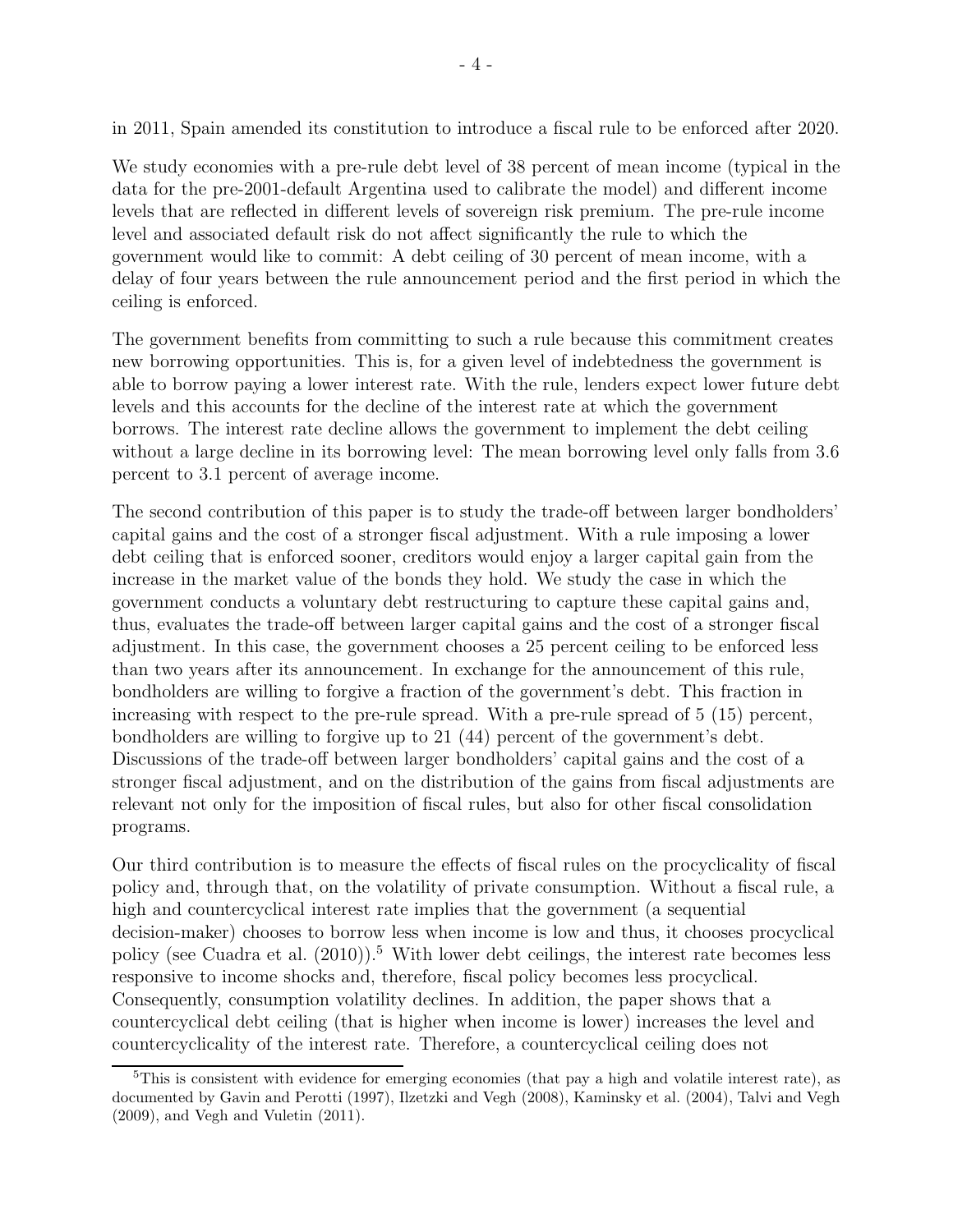necessarily result in lower consumption volatility. For the case we study, countercyclical ceilings are only preferred among ceilings that impose excessively low average debt levels (the government prefers the no-rule benchmark over rules imposing such low ceilings). Furthermore, the government prefers procyclical ceilings (e.g., a ceiling on the debt-to-income ratio) over constant debt ceilings (we only study ceilings that are linear functions of current income). It should be mentioned that our analysis of the cyclicality of fiscal policy is limited because we do not study a model with production.

In spite of the great interest on fiscal rules among policymakers, theoretical studies of these rules are relatively scarce. In previous theoretical studies, rules do not affect the default premium through the expectations about future indebtedness (the main focus of our analysis). In these studies, rules may be beneficial because of a conflict of interest between the government and private agents (for instance, because the government is myopic or because of political polarization), or a conflict of interest among different governments (for instance, in the European Union). In contrast, we analyze a single government that maximizes the expected utility of private agents but faces a time inconsistency problem.

Several theoretical studies focus on the desirability of a balanced-budget rule for the U.S. federal government, which does not pay a significant default premium (see Azzimonti et al. (2010) and the references therein). Garcia et al. (2011) compare a balanced budget rule with a structural surplus rule. Beetsma and Uhlig (1999) show how by imposing lower debt levels, the Stability and Growth Pact may help control inflation in the European Monetary Union. Beetsma and Debrun (2007) discuss how additional flexibility in the Stability and Growth Pact may improve welfare. Pappa and Vassilatos (2007) and Poplawski Ribeiro et al. (2008) find that debt ceilings may be preferable over constraints on the government's deficit. Medina and Soto (2007) use a model of the Chilean economy to show that a structural balance fiscal rule mitigates the macroeconomic effects of copper-price shocks.

Several empirical studies analyze the relationship between fiscal rules and fiscal policy (for instance, Poterba (1996) reviews the literature for U.S. states, and Debrun et al. (2008) present evidence for Europe), and between fiscal rules and the government's financing costs (see, for example, Eichengreen and Bayoumi (1994), Heinemann et al. (2011), Iara and Wolff (2011), Lowry and Alt (2001), and Poterba and Rueben (1999)). However, difficulties for identifying the effects of fiscal rules are well documented (see, for instance, Poterba (1996) and Heinemann et al. (2011)). We measure these effects through the lens of a baseline default framework à la Eaton and Gersovitz (1981). When comparing predictions in this paper with past experiences with fiscal rules, one should keep in mind that we are assuming that the government can commit to enforcing a rule while this is not necessarily the case in reality.

The rest of the article proceeds as follows. Section II introduces the model. Section III discusses the calibration. Section IV presents the results. Section V concludes.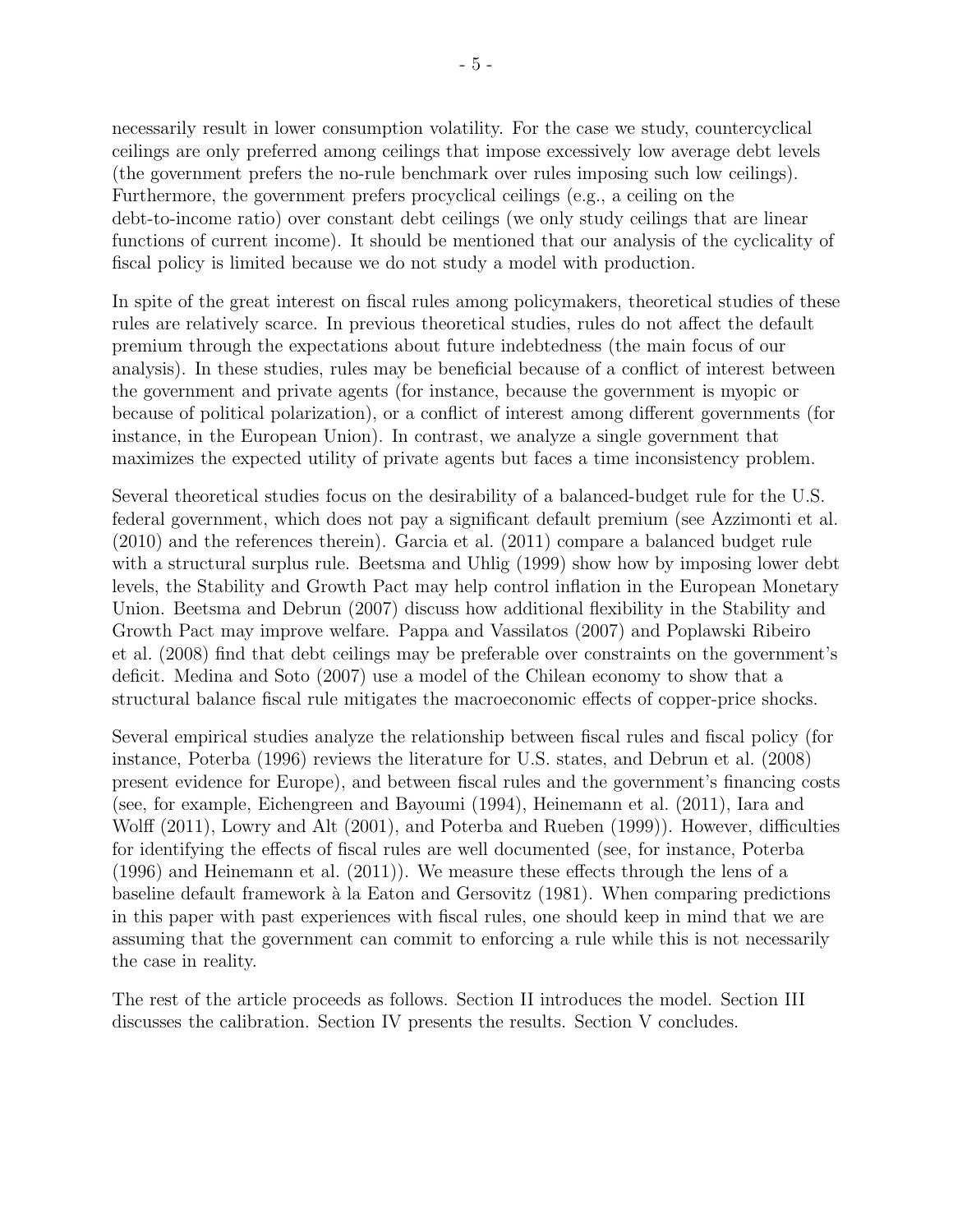#### II. The model

We first present the benchmark model without a fiscal rule. There is a single tradable good. The economy receives a stochastic endowment stream of this good  $y_t$ , where

$$
\log(y_t) = (1 - \rho)\,\mu + \rho\log(y_{t-1}) + \varepsilon_t,
$$

with  $|\rho| < 1$ , and  $\varepsilon_t \sim N(0, \sigma_{\epsilon}^2)$ .

The government's objective is to maximize the present expected discounted value of future utility flows of the representative agent in the economy, namely

$$
E\left[\sum_{t=0}^{\infty}\beta^t u\left(c_t\right)\right],
$$

where E denotes the expectation operator,  $\beta$  denotes the subjective discount factor, and the utility function is assumed to display a constant coefficient of relative risk aversion denoted by  $\gamma$ . That is,

$$
u\left(c\right) = \frac{c^{(1-\gamma)} - 1}{1 - \gamma}.
$$

As in Hatchondo and Martinez (2009) and Arellano and Ramanarayanan (2010), we assume that a bond issued in period t promises an infinite stream of coupons, which decreases at a constant rate  $\delta$ . In particular, a bond issued in period t promises to pay one unit of the good in period  $t + 1$  and  $(1 - \delta)^{s-1}$  units in period  $t + s$ , with  $s \geq 2$ .

Each period, the government makes two decisions. First, it decides whether to default. Second, it chooses the number of bonds that it purchases or issues in the current period.

As in previous studies of sovereign default, the cost of defaulting is not a function of the size of the default. Thus, as in Arellano and Ramanarayanan (2010), Chatterjee and Eyigungor (forthcoming) and Hatchondo and Martinez (2009), when the government defaults, it does so on all current and future debt obligations. This is consistent with the behavior of defaulting government in reality. Sovereign debt contracts often contain an acceleration clause and a cross-default clause. The first clause allows creditors to call the debt they hold in case the government default on a payment. The cross-default clause states that a default in any government obligation constitute a default in the contract containing that clause. These clauses imply that after a default event, future debt obligations become current. Following previous studies, we also assume that the recovery rate for debt in default—i.e., the fraction of the loan lenders recover after a default—is zero.

We assume that there are two costs of defaulting. First, a defaulting sovereign is excluded from capital markets. In each period after the default period, the country regains access to capital markets with probability  $\psi \in [0, 1]$ .<sup>6</sup> Second, if a country has defaulted on its debt,

 $6H$ atchondo et al. (2007) solve a baseline model of sovereign default with and without the exclusion cost and show that eliminating this cost affects significantly only the debt level generated by the model.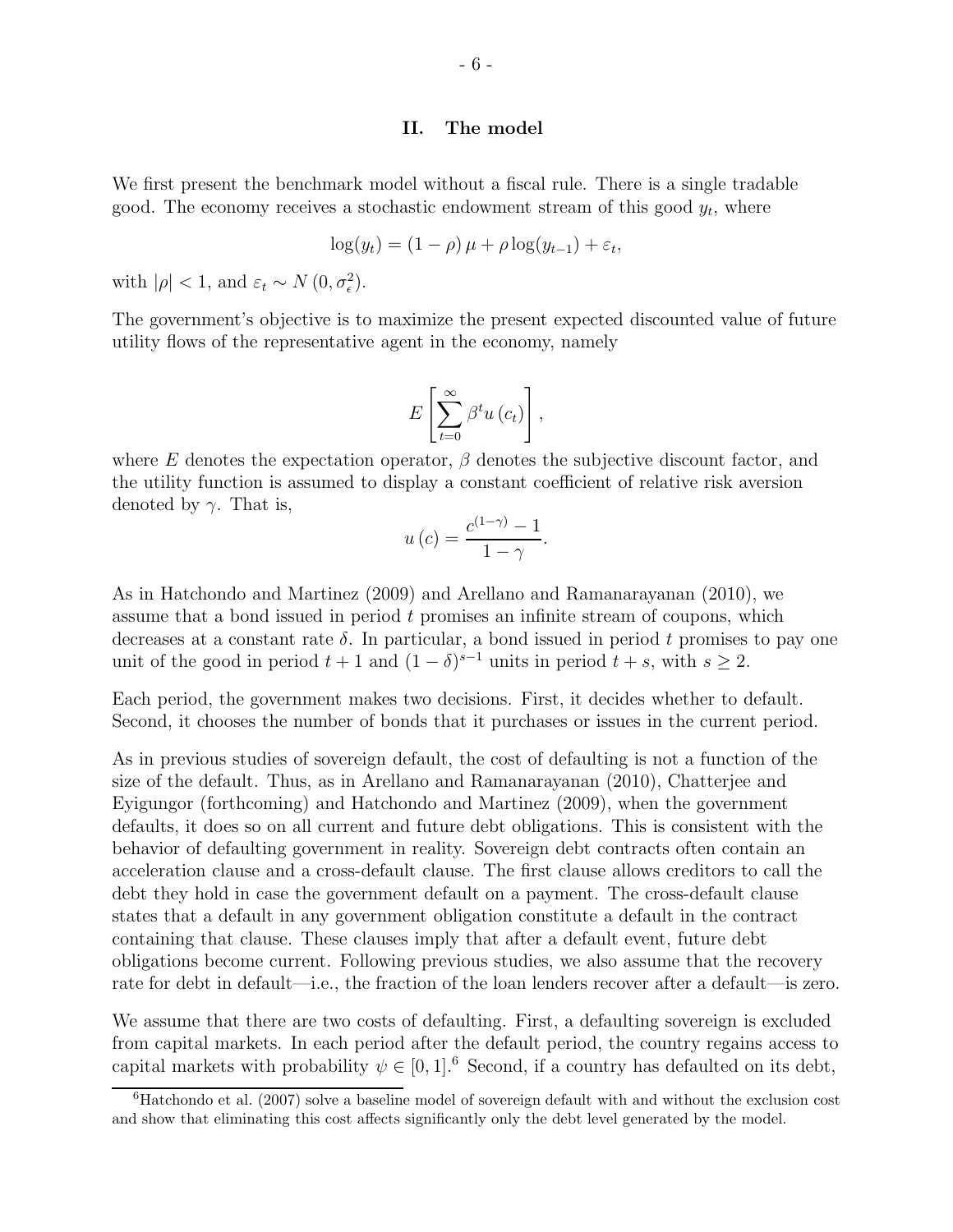it faces an income loss of  $\phi(y)$  in every period in which it is excluded from capital markets. Following Chatterjee and Eyigungor (forthcoming), we assume a quadratic loss function  $\phi(y) = d_0y + d_1y^2.$ 

Following Arellano and Ramanarayanan (2010), we assume that the price of sovereign bonds satisfies a no arbitrage condition with stochastic discount factor  $M(y', y) = exp(-r - \alpha \varepsilon' - 0.5\alpha^2 \sigma_{\epsilon}^2)$ , where r denotes the risk-free rate at which lenders can borrow or lend. This allows us to introduce a risk premium. Several studies document that the risk premium is an important component of sovereign spreads and that a significant fraction of the spread volatility in the data is accounted for by the volatility in the risk premium (see, for example, Borri and Verdelhan (2009), Broner et al. (2007), Longstaff et al.  $(2011)$ , and González-Rozada and Levy Yeyati  $(2008)$ ).

The model of the discount factor we use is a special case of the discrete-time version of the Vasicek one-factor model of the term structure (see Vasicek (1977) and Backus et al. (1998)). With this formulation, the risk premium is determined by the income shock in the borrowing economy. It may be more natural to assume that the lenders' valuation of future payments is not perfectly correlated with the sovereign's income. However, the advantage of our formulation is that it avoids introducing additional state variables to the model. In this paper, benefits from introducing fiscal rules result from the mitigation of the debt dilution problem. Hatchondo et al. (2010b) show that the effects of debt dilution on default risk are robust to assuming that there is a shock to the cost of borrowing that is not perfectly correlated with the sovereign's income, and to assuming that lenders are risk neutral.

We focus on Markov Perfect Equilibrium. That is, we assume that in each period, the government's equilibrium default and borrowing strategies depend only on payoff-relevant state variables. As discussed by Krusell and Smith (2003), there may be multiple Markov perfect equilibria in infinite-horizon economies. In order to avoid this problem, we solve for the equilibrium of the finite-horizon version of our economy, and we increase the number of periods of the finite-horizon economy until value functions and bond prices for the first and second periods of this economy are sufficiently close. We then use the first-period equilibrium functions as the infinite-horizon-economy equilibrium functions.

#### A. Recursive formulation

Let b denote the number of outstanding coupon claims at the beginning of the current period, and b' denote the number of outstanding coupon claims at the beginning of the next period. A negative value of b implies that the government was a net issuer of bonds in the past. Let  $d$  denote the current-period default decision. We assume that  $d$  is equal to 1 if the government defaulted in the current period and is equal to 0 if it did not. Let V denote the government's value function at the beginning of a period, that is, before the default decision is made. Let  $V_0$  denote the value function of a sovereign not in default. Let  $V_1$  denote the value function of a sovereign in default. Let  $F$  denote the conditional cumulative distribution function of the next-period endowment  $y'$ . For any bond price function  $q$ , the function  $V$  satisfies the following functional equation: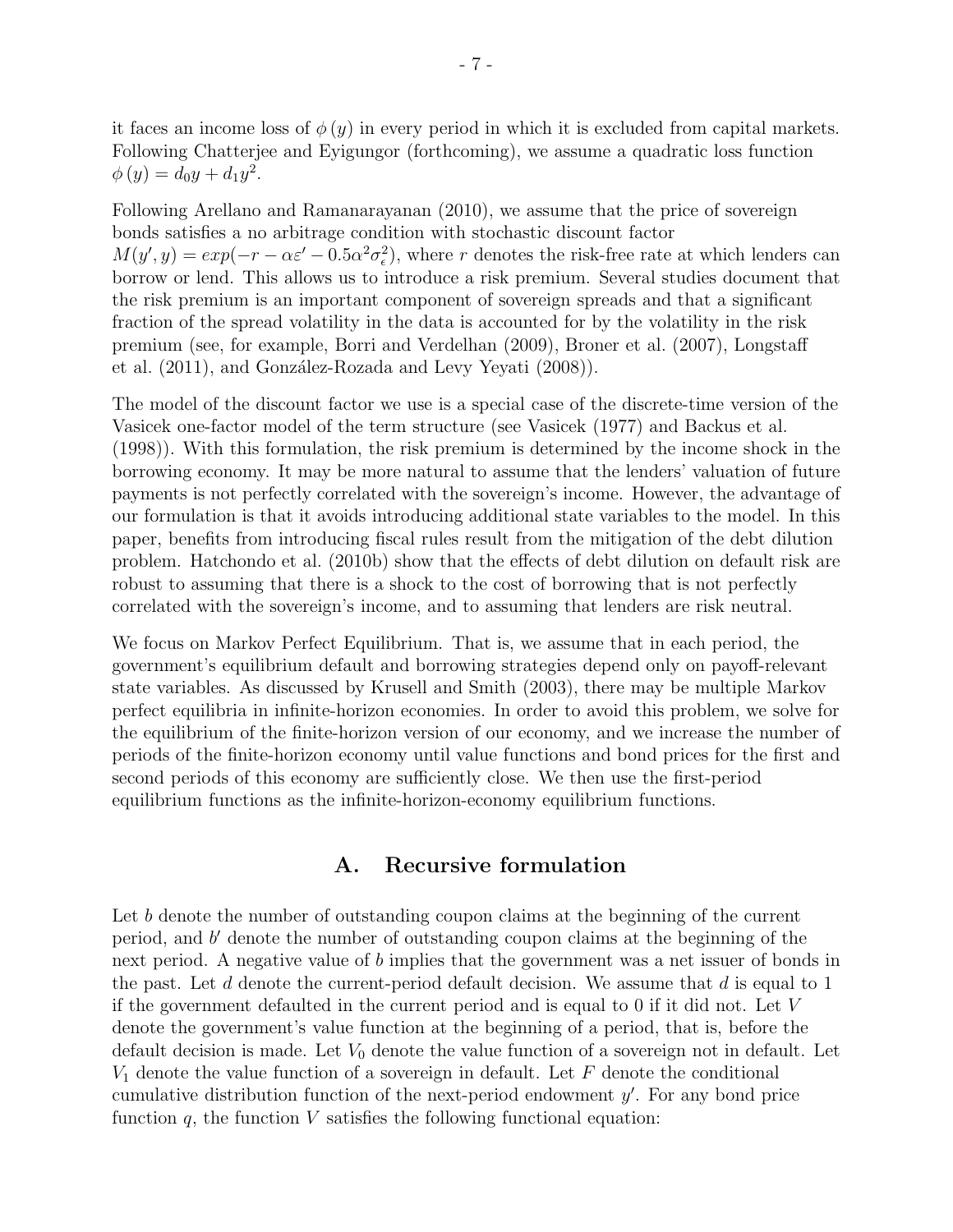$$
V(b, y) = \max_{d \in \{0, 1\}} \{dV_1(y) + (1 - d)V_0(b, y)\},\tag{1}
$$

where

$$
V_1(y) = u (y - \phi(y)) + \beta \int \left[ \psi V(0, y') + (1 - \psi) V_1(y') \right] F(dy' | y), \tag{2}
$$

$$
V_0(b, y) = \max_{b' \le 0} \left\{ u \left( y + b - q(b', y) \left[ b' - (1 - \delta)b \right] \right) + \beta \int V(b', y') F\left( dy' \mid y \right) \right\}.
$$
 (3)

The bond price is given by the following functional equation:

$$
q(b', y) = \int M(y', y) [1 - h(b', y')] F(dy' | y)
$$
  
+ 
$$
(1 - \delta) \int M(y', y) [1 - h(b', y')] q(g(h(b', y'), b', y'), y') F(dy' | y), (4)
$$

where  $h$  and  $g$  denote the future default and borrowing rules that lenders expect the government to follow. The default rule  $h$  is equal to 1 if the government defaults, and is equal to 0 otherwise. The function q determines the number of coupons that will mature next period. The first term in the right-hand side of equation (4) equals the expected value of the next-period coupon payment promised in a bond. The second term in the right-hand side of equation (4) equals the expected value of all other future coupon payments, which is summarized by the expected price at which the bond could be sold next period. Chatterjee and Eyigungor (forthcoming) demonstrate that this equilibrium price function exist and is decreasing with respect to the debt level.

Equations (1)-(4) illustrate that the government finds its optimal current default and borrowing decisions taking as given its future default and borrowing decision rules h and g. In equilibrium, the optimal default and borrowing rules that solve problems (1) and (3) must be equal to h and  $q$  for all possible values of the state variables.

#### Definition 1 A Markov Perfect Equilibrium is characterized by

- 1. a set of value functions  $V, V_1$ , and  $V_0$
- 2. a default rule  $h$  and a borrowing rule  $g$ ,
- 3. a bond price function  $q$ ,

#### such that:

(a) given h and g, V,  $V_1$ , and  $V_0$  satisfy functional equations (1), (2), and (3), when the government can trade bonds at q;

(b) given h and g, the bond price function q is given by equation (4); and

(c) the default rule h and borrowing rule g solve the dynamic programming problem defined by equations (1) and (3) when the government can trade bonds at  $q$ .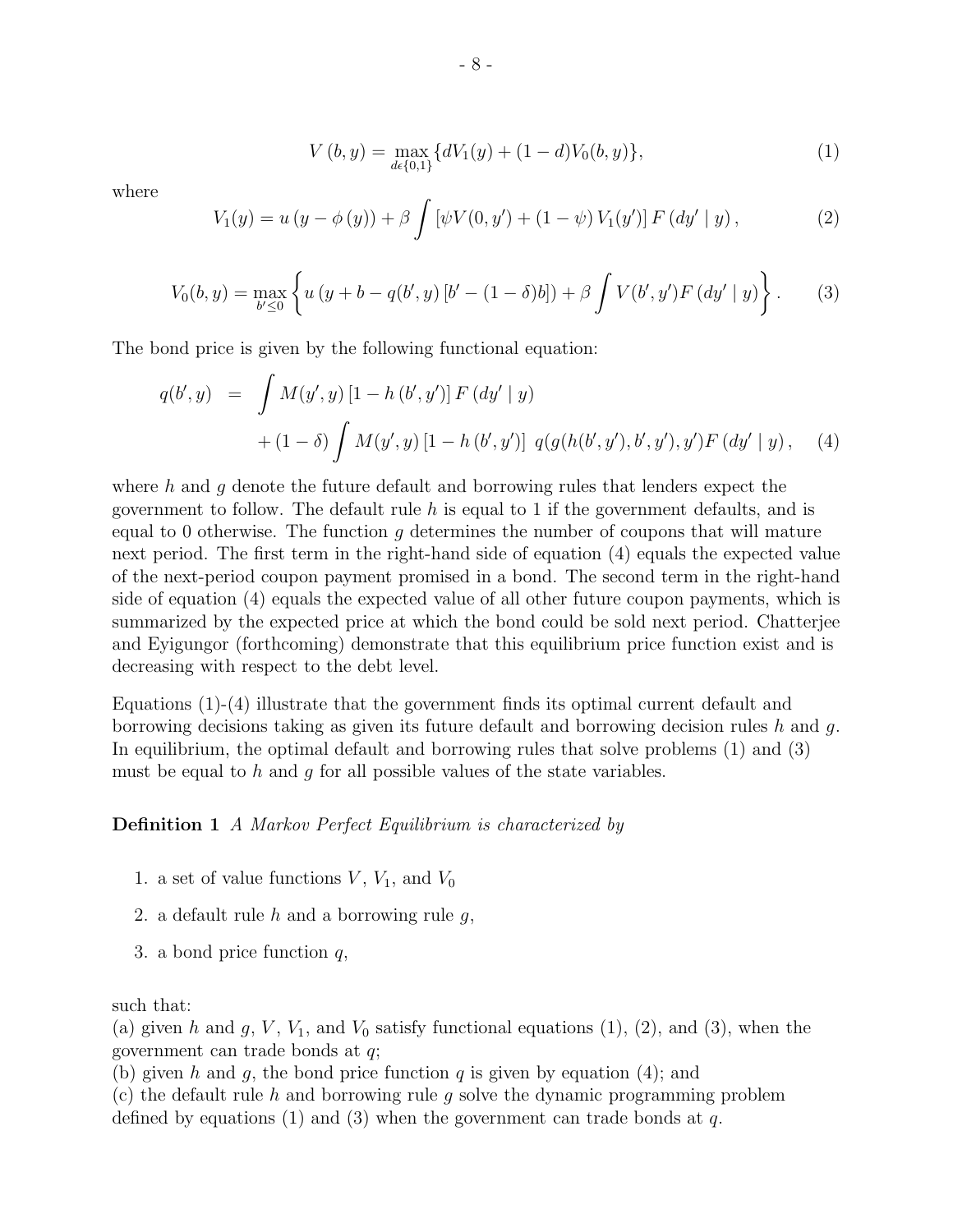#### B. Fiscal policy

Fiscal policy is very stylized in the sovereign default framework proposed by Eaton and Gersovitz (1981). In each period, the government chooses the (possibly negative) level of tax revenues  $\tau$ . When the country is in default,  $\tau = 0$  and private agents consume all available resources  $(c = y - \phi(y))$ . When the country is not in default, private agents pay taxes  $(c = y - \tau)$  and the government uses tax revenues and issuance revenues to service debt, i.e.,  $\tau - q(b', y) [b' - (1 - \delta)b] = -b$ .

#### C. Fiscal rules

We study a set of fiscal rules defined by  $(\bar{b}(y), n)$ , where  $\bar{b}(y) = a_0 + a_1y$  denotes the debt ceiling, and  $n$  denotes the number of periods between the announcement of the rule and the period after which the ceiling in enforced. After the first enforcement period, the government solves the optimization problem described in equation (3) with the additional constraint  $b' \geq \overline{b}(y)$ .

#### III. Calibration

As in most previous quantitative studies on sovereign default, we use Argentina before the 2001 default as a case study. Following Hatchondo et al. (2010a), we solve the models numerically using value function iteration and interpolation.<sup>7</sup>

Table 1 presents the calibration. We assume that the representative agent in the sovereign economy has a coefficient of relative risk aversion of 2, which is within the range of accepted values in studies of business cycles. A period in the model refers to a quarter. The risk-free interest rate is set equal to 1 percent. As in Hatchondo et al. (2009), parameter values that govern the endowment process are chosen so as to mimic the behavior of GDP in Argentina from the fourth quarter of 1993 to the third quarter of 2001. The parametrization of the income process is similar to the parametrization used in other studies that consider a longer sample period (see, for instance, Aguiar and Gopinath (2006)). As in Arellano (2008), we assume that the probability of regaining access to capital markets ( $\psi$ ) is 0.282.

With  $\delta = 0.0341$ , bonds have an average duration of 4.19 years in the simulations of the baseline model.<sup>8</sup> Cruces et al. (2002) report that the average duration of Argentinean

$$
D = \frac{1 + r^*}{\delta + r^*},
$$

where  $r^*$  denotes the constant per-period yield delivered by the bond.

<sup>7</sup>We use linear interpolation for endowment levels and spline interpolation for asset positions. The algorithm finds two value functions,  $V_1$  and  $V_0$ . Convergence in the equilibrium price function q is also assured.

<sup>8</sup>We use the Macaulay definition of duration. Thus, with the coupon structure in this paper, duration is given by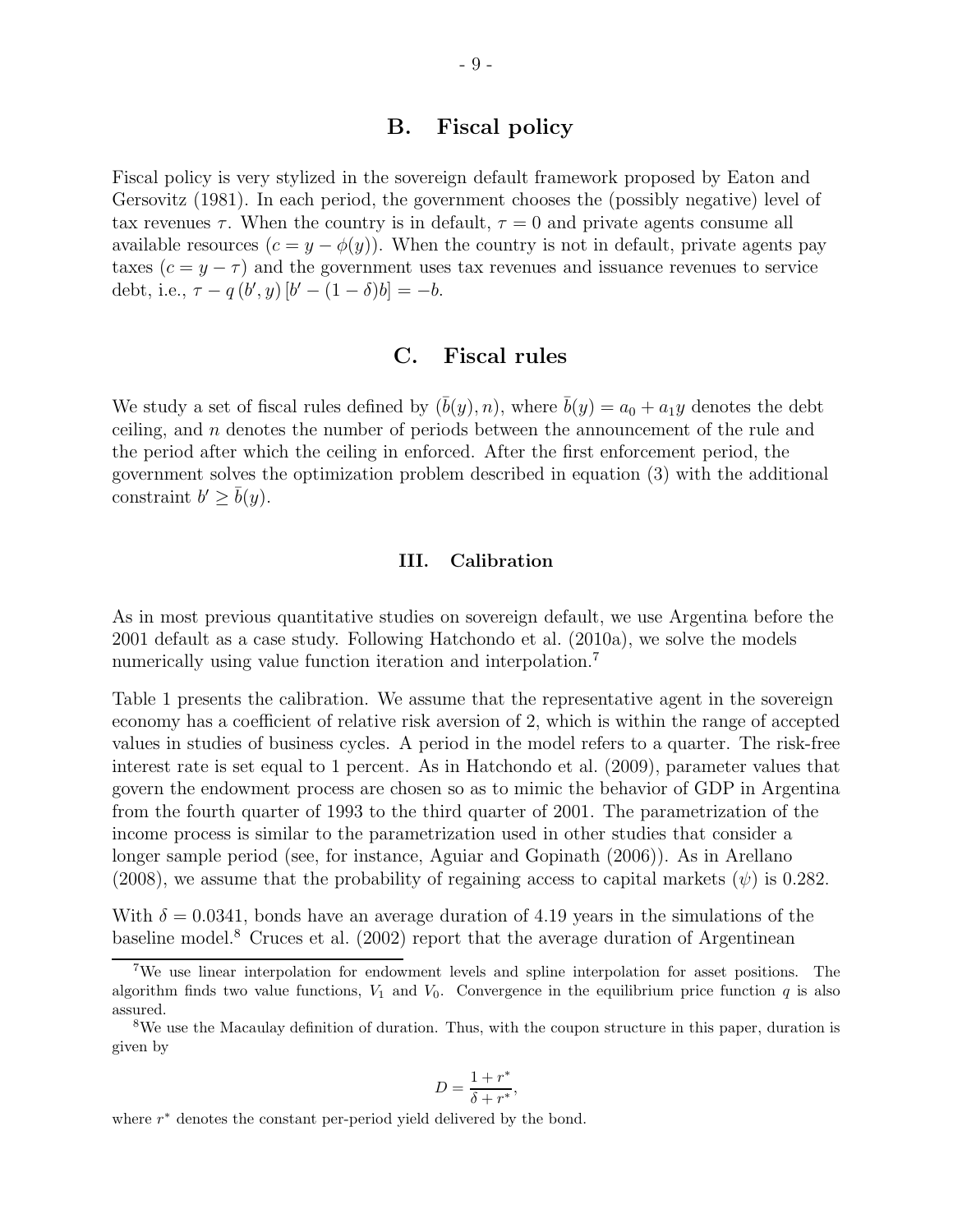| Borrower's risk aversion           | σ                   |                               |
|------------------------------------|---------------------|-------------------------------|
| Interest rate                      | $\boldsymbol{r}$    | 0.01                          |
| Income autocorrelation coefficient | $\rho$              | 0.9                           |
| Standard deviation of innovations  | $\sigma_{\epsilon}$ | 0.027                         |
| Mean log income                    | $\mu$               | $(-1/2)\sigma_{\epsilon}^{2}$ |
| Exclusion                          | ψ                   | 0.282                         |
| Duration                           | δ                   | 0.0341                        |
| Discount factor                    | β                   | 0.961                         |
| Default cost                       | $d_0$               | $-0.69$                       |
| Default cost                       | $d_1$               | 1.017                         |
| Risk premium                       | $\alpha$            | 3                             |

Table 1: Parameter values.

bonds included in the EMBI index was 4.13 years in 2000. This duration is not significantly different from what is observed in other emerging economies. Using a sample of 27 emerging economies, Cruces et al. (2002) find an average duration of 4.77 years, with a standard deviation of 1.52.

We calibrate the discount factor, the income cost of defaulting (two parameter values), and the lenders' risk premium parameter to target four moments: a mean spread of 7.4 percent, a standard deviation of the spread of 2.5 percent, a mean debt to (annual) GDP ratio of 40 percent in the pre-default samples of our simulations, and a default frequency of three defaults per 100 years. The targets for the spread distribution are taken from the spread behavior in Argentina before its 2001 default. The target for the mean debt to (annual) GDP ratio consists of the average public external debt between 1993 and 2001. Even though it is not clear which data values for the default frequency one should target, we choose to target this statistic because it received considerable attention in the literature, it is clearly influenced by lenders' risk premium parameter, and influences the welfare gains from the imposition of fiscal rules. We target a frequency of three defaults per 100 years because this frequency is often used in previous studies (see, for example, Arellano (2008) or Aguiar and Gopinath (2006)).<sup>9</sup>

#### IV. Results

First, we show that simulations of the benchmark economy fit the data reasonably well. Second, we discuss optimal fiscal rules. Third, we show how previously issued debt

 $^{9}$ Hatchondo et al. (2010b) show that the effects of debt dilution are similar in model economies with three and six defaults per 100 years. The discount factor value we obtain is relatively low but higher than the ones assumed in previous studies (for instance, Aguiar and Gopinath (2006) assume  $\beta = 0.8$ ). Low discount factors may be a result of political polarization in emerging economies (see Amador (2003) and Cuadra and Sapriza (2008)).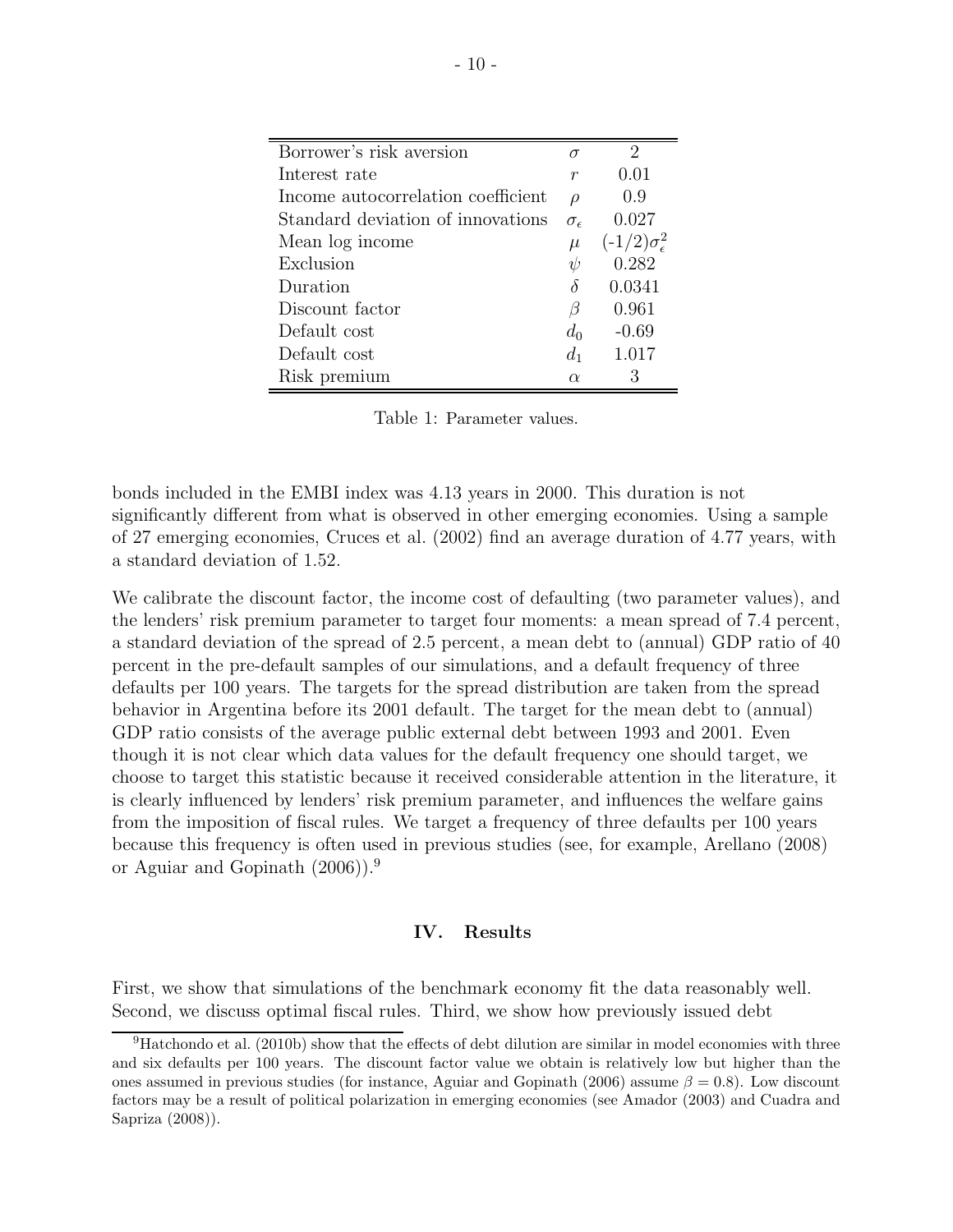| $E(R_s)$                  | Data | Benchmark<br>7.42 |
|---------------------------|------|-------------------|
|                           | 2.51 | 2.52              |
| Mean debt-to-income ratio | 0.40 | 0.39              |
| Defaults per 100 years    | 3.00 | 2.99              |
| $\sigma(y)$               | 0.94 | 1.23              |
|                           | 0.97 | 0.99              |
|                           |      |                   |

Table 2: Business cycle statistics.

appreciate upon the announcement of a rule and discussed how the government's preferred rule depends on how capital gains from this appreciation are distributed. Fourth, we explain how fiscal rules benefit the government by creating expectations of lower future indebtedness. Fifth, we discuss the extent to which fiscal rules promote less procyclical fiscal policy. Sixth, we study cyclically adjusted fiscal rules.

#### A. The no-rule benchmark

Table 2 reports moments in the data and in the simulations of the benchmark model.<sup>10</sup> As in previous studies, except for the computation of default frequencies, we report results for pre-default simulation samples. We simulate the model for a number of periods that allows us to extract 500 samples of 32 consecutive periods before a default. We focus on samples of 32 periods because we compare the artificial data generated by the model with Argentine data from the fourth quarter of 1993 to the third quarter of  $2001$ .<sup>11</sup> In order to facilitate the comparison of simulation results with the data, we only consider simulation sample paths in which the last default was declared at least two periods before the beginning of each sample. Default frequencies are computed using all simulation data.

The moments reported in Table 2 are chosen so as to illustrate the ability of the model to replicate distinctive business cycle properties of emerging economies. These economies feature a high, volatile, countercyclical interest rate, and high consumption volatility. The interest rate spread  $(R_s)$  is expressed in annual terms. The logarithm of income and consumption are denoted by y and c, respectively. The standard deviation of x is denoted by  $\sigma(x)$  and is reported in percentage terms. The coefficient of correlation between x and z is denoted by  $\rho(x, z)$ . Moments are computed using detrended series. Trends are computed

<sup>&</sup>lt;sup>10</sup>The data for income and consumption is taken from the Argentinean Finance Ministry. The spread before the first quarter of 1998 is taken from Neumeyer and Perri (2005), and from the EMBI Global after that. For the default frequency, we report the value we targeted, as discussed in Section III.

<sup>&</sup>lt;sup>11</sup>The qualitative features of this data are also observed in other sample periods and in other emerging markets (see, for example, Aguiar and Gopinath (2007), Alvarez et al. (2011), Boz et al. (2011), Neumeyer and Perri (2005), and Uribe and Yue (2006)). The only exception is that in the data we consider, the volatility of consumption is slightly lower than the volatility of income, while emerging market economies tend to display a higher volatility of consumption relative to income.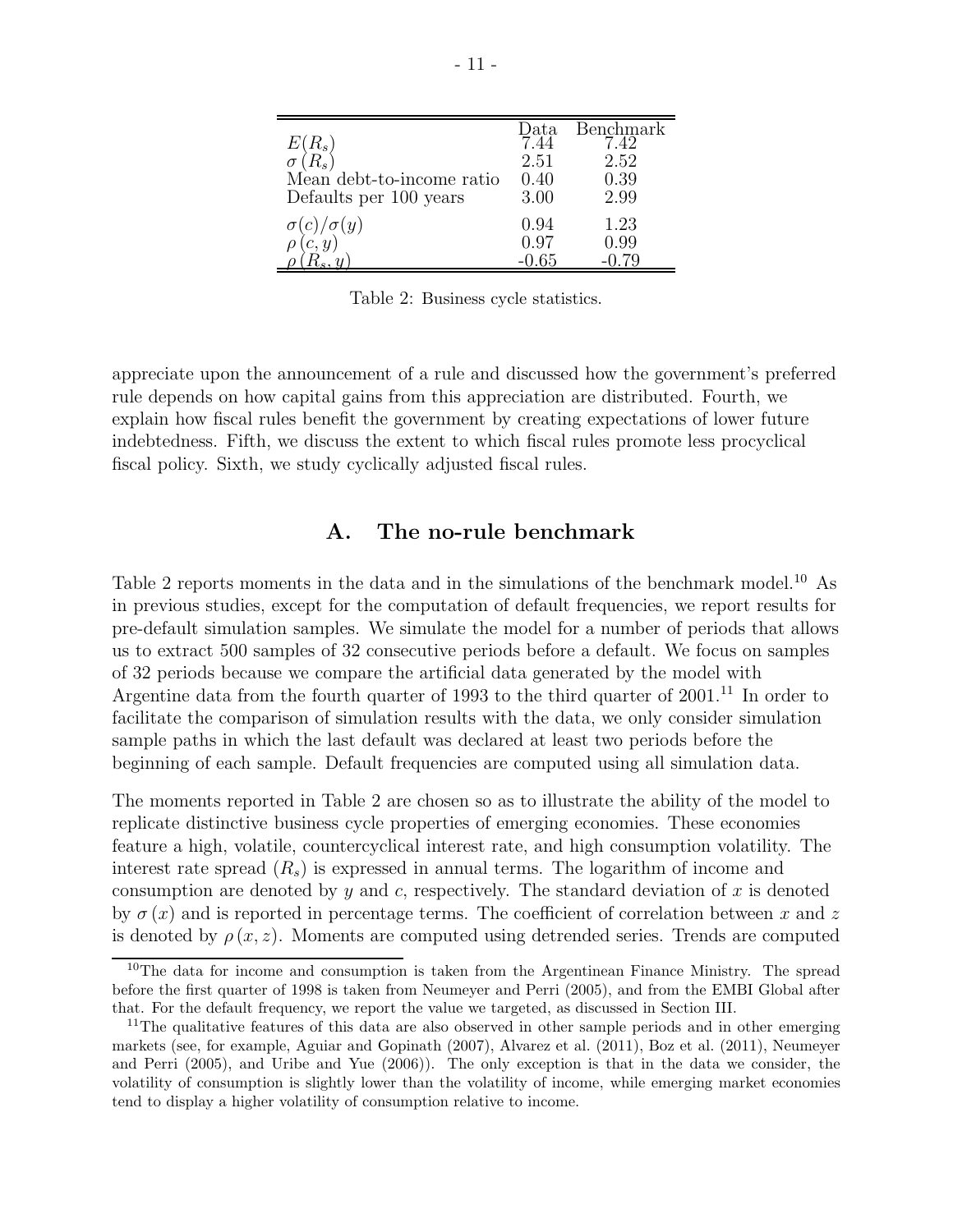using the Hodrick-Prescott filter with a smoothing parameter of 1, 600. Table 2 also reports the mean debt-to-income ratio, where the debt face value is computed dividing b by  $\delta + r$ .

Table 2 shows that the baseline model matches the data reasonably well. As in the data, in the simulations of the baseline model, consumption and income are highly correlated and the spread is countercyclical. Consumption volatility is higher than income volatility, which is consistent with the findings in Neumeyer and Perri (2005) and Aguiar and Gopinath (2007). The model also matches well the moments we targeted.

In addition, Figure 1 shows that fiscal policy is procyclical in the benchmark: taxes tend to be higher (or transfers tend to be lower) when income is lower. This is consistent with the findings of Cuadra et al. (2010), who introduce a richer model of fiscal policy into a sovereign default framework and show that fiscal policy is procyclical.



Figure 1: Income and government transfers in the benchmark simulations.

The intuition for the optimality of a procyclical fiscal policy is the following: In bad times, since the cost of borrowing is higher, the government chooses to finance more of its debt service obligations with taxes instead of new issuances. Figure 2 shows that the price at which the government can sell bonds is lower in bad times and that taxes tend to be higher when the sovereign interest rate spread is higher.

#### B. Fiscal rules

In this subsection we study the effect of imposing in the benchmark economy simple fiscal rules establishing a constant debt ceiling and the number of periods between the rule announcement and the period after which the ceiling in enforced. We focus on pre-rule states with a debt level of 38 percent of mean income and different income levels that are reflected in the pre-rule default premium. In particular, we present results for transitions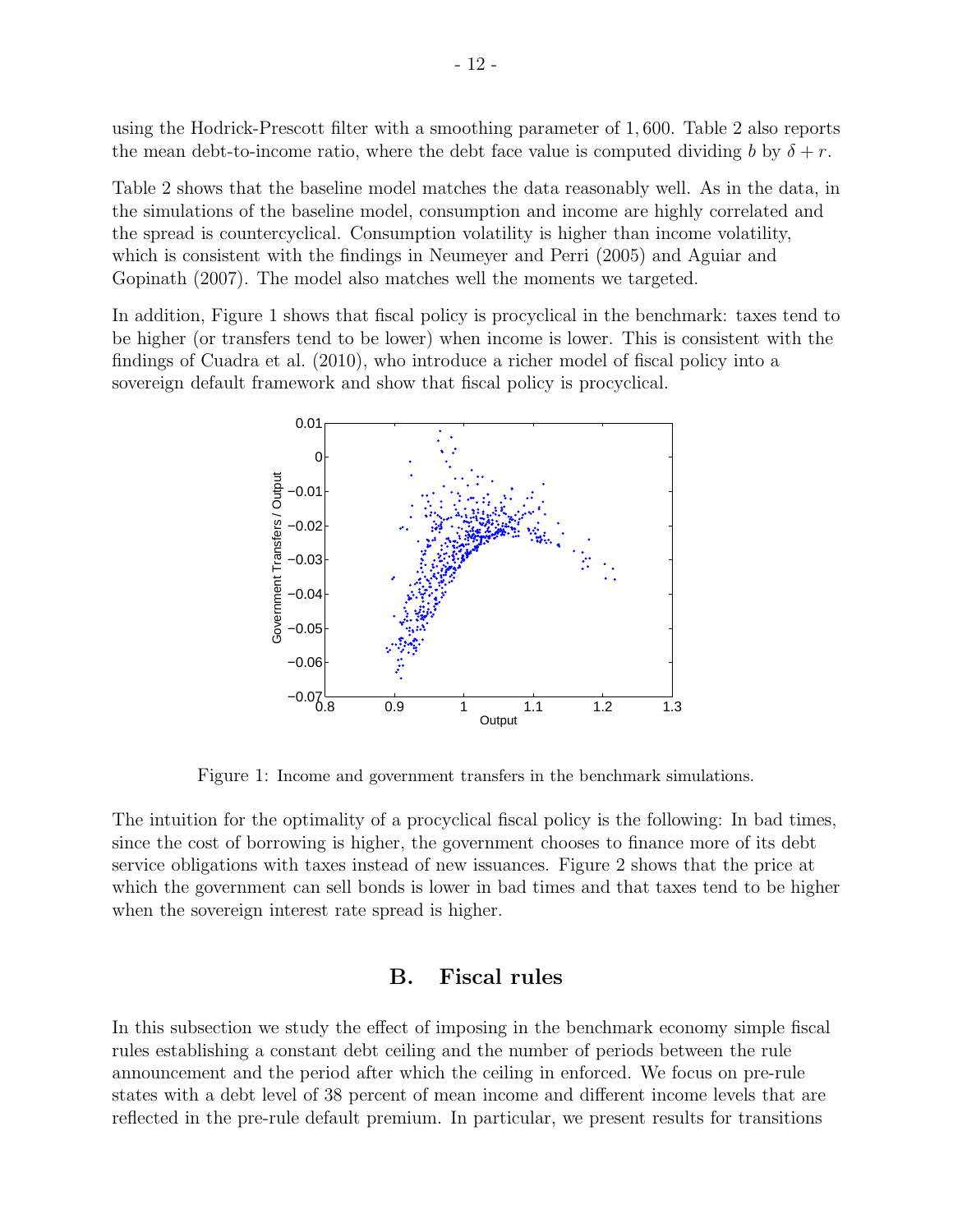

Figure 2: Borrowing cost and government transfers in the benchmark simulations. The left panel presents the menu of combinations of bond prices and next-period debt levels  $\left(\frac{-b'}{b+c}\right)$  $\frac{-b'}{\delta+r}$  from which the government can choose. Solid dots illustrate the optimal decision of a government that inherits a debt level equal to the average debt observed in our simulations. The low (high) value of y corresponds to an endowment realization that is one standard deviation below (above) the unconditional mean. The right panel present spreads and government transfers in the simulations.

from three points of the no-rule benchmark simulations: A relatively low-risk case with a spread of 5.1 percent, a normal-risk case with a spread of 7.4 percent, and a high-risk case with a spread of 15 percent.

Figure 3 illustrates how the government prefers to delay the date in which the debt ceiling will start to be enforced. We measure welfare gains as the constant proportional change in consumption that would leave a consumer indifferent between continuing living in the benchmark economy (without a fiscal rule) and moving to an economy with a fiscal rule. Let  $V^{\text{B}}$  and  $V^{\text{R}}$  denote the value functions in the benchmark economy and an economy with a fiscal rule, respectively. The welfare gain of moving from the benchmark economy to an economy with a fiscal rule is given by

$$
\left(\frac{V^{\mathrm{R}}(b, y)}{V^{\mathrm{B}}(b, y)}\right)^{\left(\frac{1}{1-\sigma}\right)} - 1.
$$

Table 3 presents the optimal fiscal rule for each of the three cases described above. The table shows that the level of the pre-rule default risk premium does not affect significantly the rule to which the government would like to commit. For all cases, welfare is maximized with a fiscal rule that imposes a debt ceiling of 30 percent of mean income, with a delay of about four years between the announcement period and the period in which the ceiling starts to bind. Table 3 also presents the welfare gain from implementing the optimal rule.

The government prefers to delay the date in which the debt ceiling will start to be enforced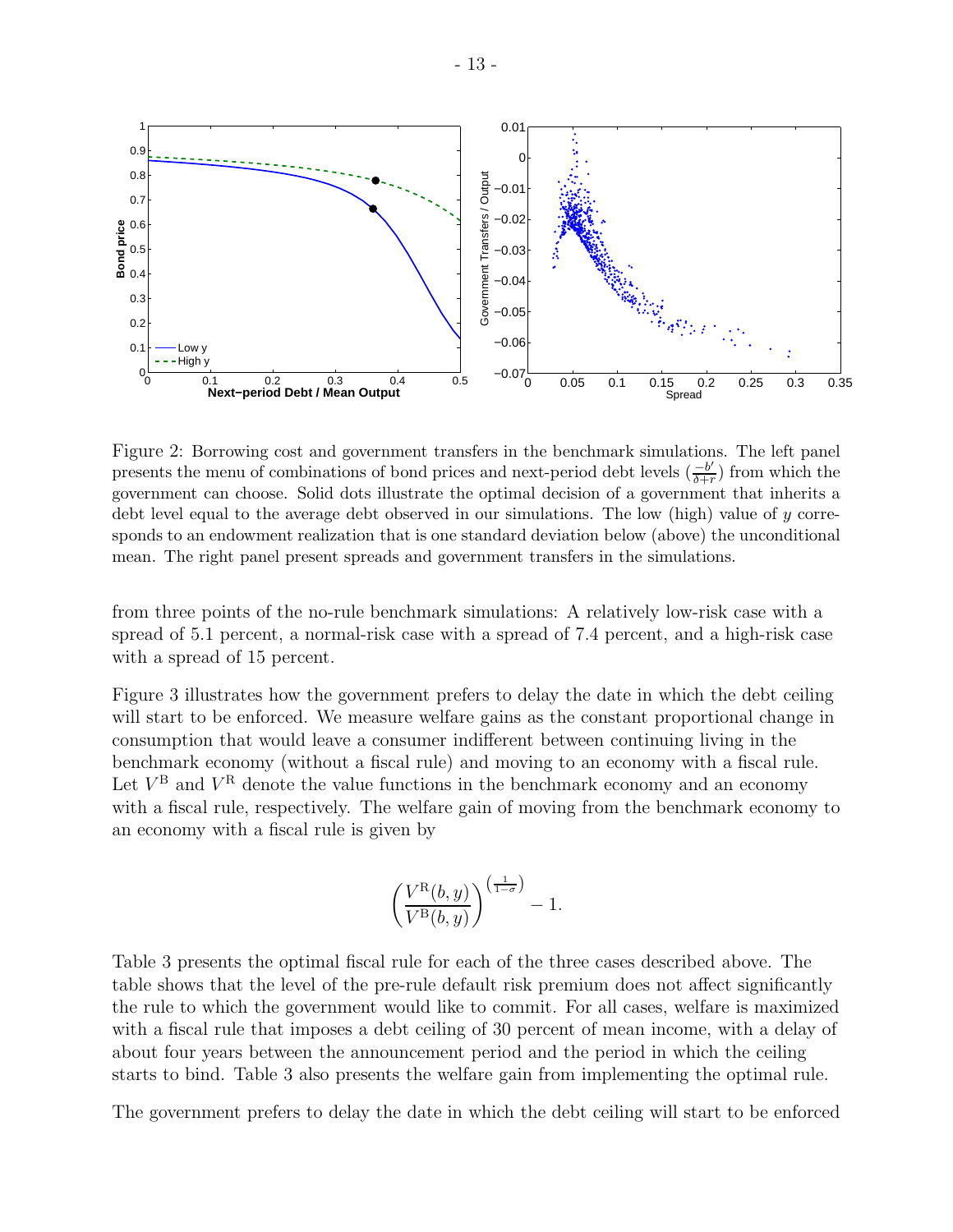

Figure 3: Welfare gains for different transition lengths.

|                                                   | $5.1\%$ | 7.4%                       | 15.0%   |
|---------------------------------------------------|---------|----------------------------|---------|
| Optimal debt ceiling                              | 30\%    | $30\%$                     | 30%     |
| Optimal transition length (quarters)              | 18.     | 17                         |         |
| Welfare gain                                      |         | $0.23\%$ $0.23\%$ $0.22\%$ |         |
| Spread decline at the announcement period $0.9\%$ |         | $1.4\%$                    | $0.3\%$ |

Table 3: Optimal fiscal rules for different levels of the pre-rule sovereign risk premium.

because it wants to reduce the cost of adjusting its debt level. However, the government chooses a delay of four years and it typically chooses to delay the reduction of its debt level until the last two years of the transition period. The latter is illustrated in Figure 4, which presents the post-announcement debt path when the innovation shocks to income takes its expected value (zero) and thus income reverts to its long-run mean value.

For the first two years of the transition period, the government expects to enjoy lower spreads without necessarily reducing its debt level. Even before any reduction of the debt level, the rule announcement causes investors to bid up sovereign bond prices and thus reduces the spread. As illustrated in Figure 4, the government's commitment to a future debt ceiling lowers future debt levels. This lowers future default probabilities and, consequently, reduces the spread. Table 3 shows that the initial level of default risk has a significant effect on the spread decline implied by the announcement of the rule preferred by the government: This decline is significantly lower for the high-risk case. Figure 5 presents the post-announcement spread path when the income shock always takes its expected value. The figure shows how the spread is expected to decline continuously after the announcement of a rule. In particular, for the high-risk economy, the spread is expected to decline to almost half of its pre-rule value after one year.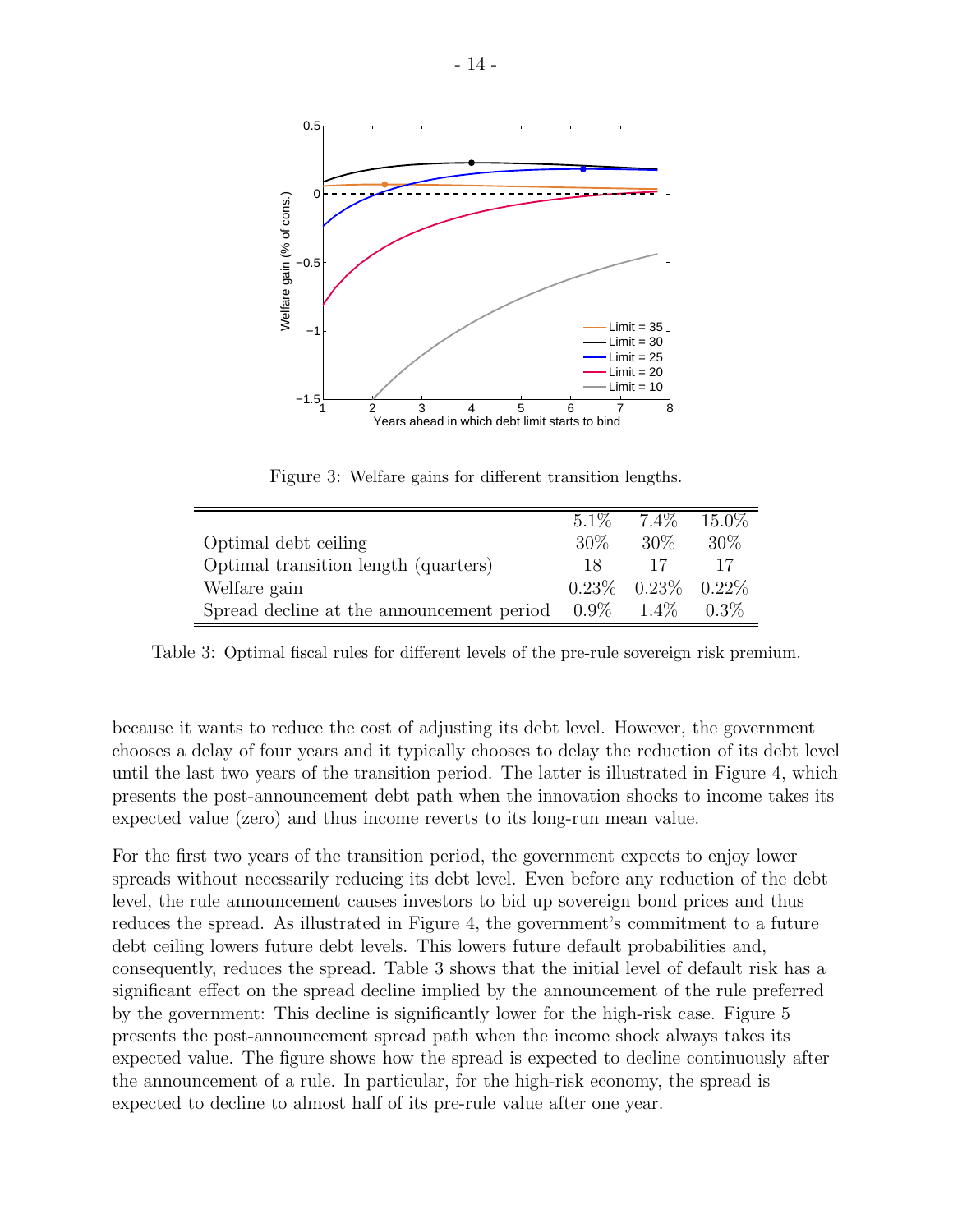

Figure 4: End-of-period debt  $(b')$  after the announcement of the rule preferred by the government when income shocks are equal to zero.

Figure 6 presents the post-rule-announcement spread as a function of the length of the transition path to the rule, for the case with a 7.4 percent pre-rule spread. The figure shows that the government could double the spread decline implied by the rule announcement by choosing a transition period of two years (the time it typically takes to adjust its debt level) instead of a transition period of four years. The spread decline reflects the increase in the value of sovereign bonds and thus capital gains for holders of previously issued debt. The government does not benefit from these capital gains. Thus, there is a conflict of interest between the government and its creditors because the latter would prefer a shorter transition period (and also a lower debt ceiling). In the next subsection, we show how the government's fiscal rule choice would change when the government captures these capital gains.

#### C. Fiscal rules after a debt restructuring

How would the government's choice of a fiscal rule change if the government could capture the capital gains from the increase in the market value of its debt implied by the rule? In order to shed light on this question, we now assume that, before the rule announcement, the government makes a take-it-or-leave-it debt buyback offer with the promise that the fiscal rule will be announced only if the offer is accepted. Thus, the government offers existing lenders to buyback previously issued bonds at the price that would have been observed if a rule is never implemented. As explained before, that price is lower than the post-announcement price at which the government would be able to issue debt after implementing the rule. By assuming that the government makes a take-it-or-leave-it offer, we focus on the extreme case in which all capital gains from the increase in the debt market value are reaped by the government (in the previous subsection we studied the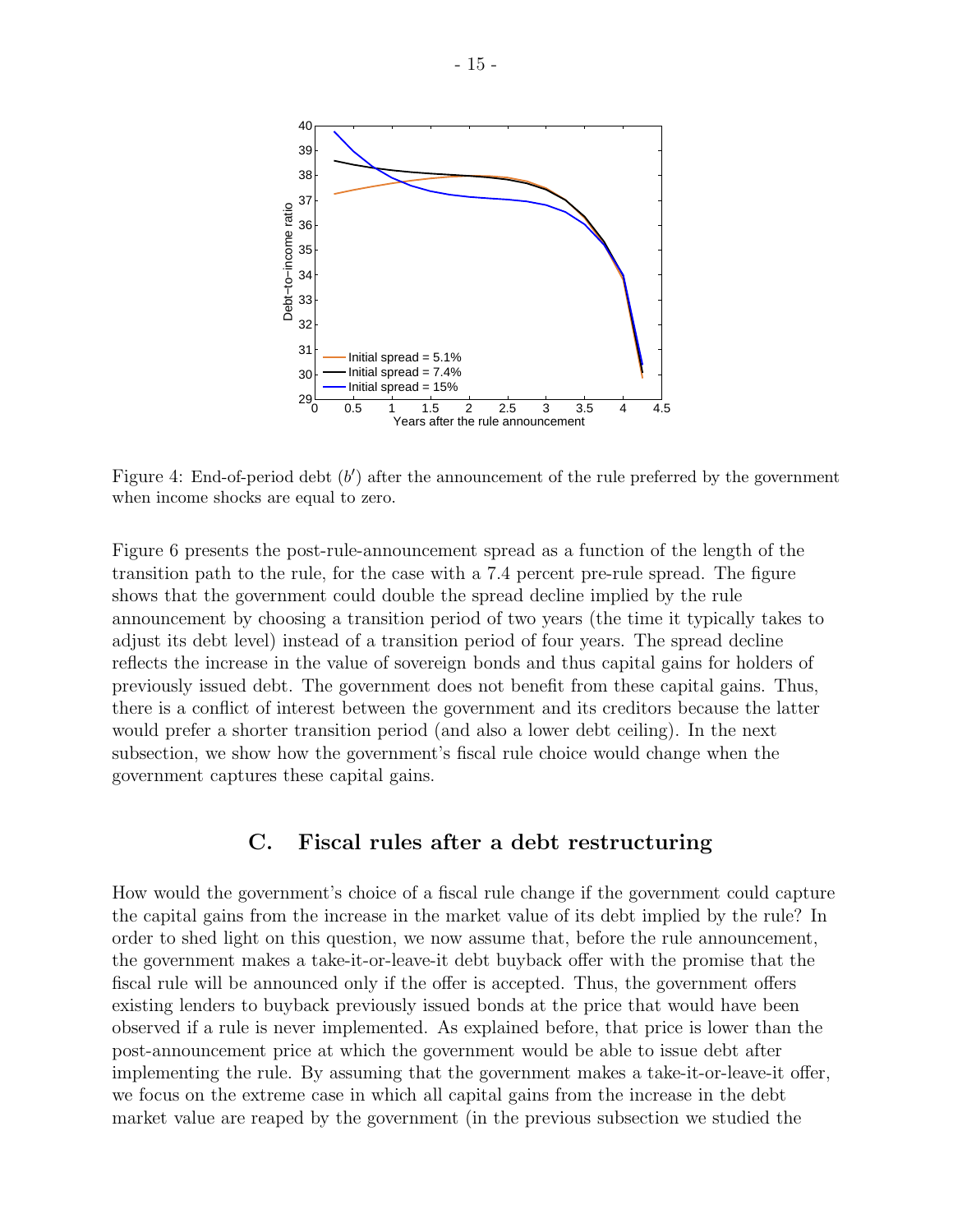

Figure 5: End-of-period spread after the announcement of the rule preferred by the government when income shocks are equal to zero.

|                                      | $5.1\%$  | $7.4\%$ | 15.0\% |
|--------------------------------------|----------|---------|--------|
| Optimal debt ceiling                 | 25\%     | 25\%    | 25%    |
| Optimal transition length (quarters) |          |         | 3      |
| Debt forgiveness                     | 21%      | 25%     | 44\%   |
| Welfare gain                         | $1.02\%$ | 1.29\%  | 2.28\% |

Table 4: Optimal fiscal rules after a voluntary debt restructuring for different levels of the pre-rule sovereign risk premium.

other extreme case in which bondholders enjoy all these gains).<sup>12</sup>

We find that when the government captures capital gains, it chooses a lower debt ceiling that is enforced sooner. Table 4 shows that for three cases presented above, the government chooses a 25 percent ceiling to be enforced less than two years after its announcement.

The exercise presented in this subsection can be thought of as a voluntary debt restructuring. Table 4 shows that for the low-risk, normal-risk, and high-risk cases we study, in exchange for the implementation of the optimal rule the government would choose for each case, lenders are willing to forgive 21%, 25%, and 44% of the governments debt, respectively. The shorter transition periods for cases with higher levels of pre-rule risk are consistent with the lager debt forgiveness for these cases. Table 4 also shows that the welfare gain from the combination of the announcement of a fiscal rule and a voluntary debt restructuring is increasing with respect to the pre-rule level of risk, and may be substantial.

<sup>&</sup>lt;sup>12</sup>Analyzing the difficulties of implementing a voluntary debt exchange is beyond the scope of this paper (see, for instance, Gulati and Zettelmeyer (2012)).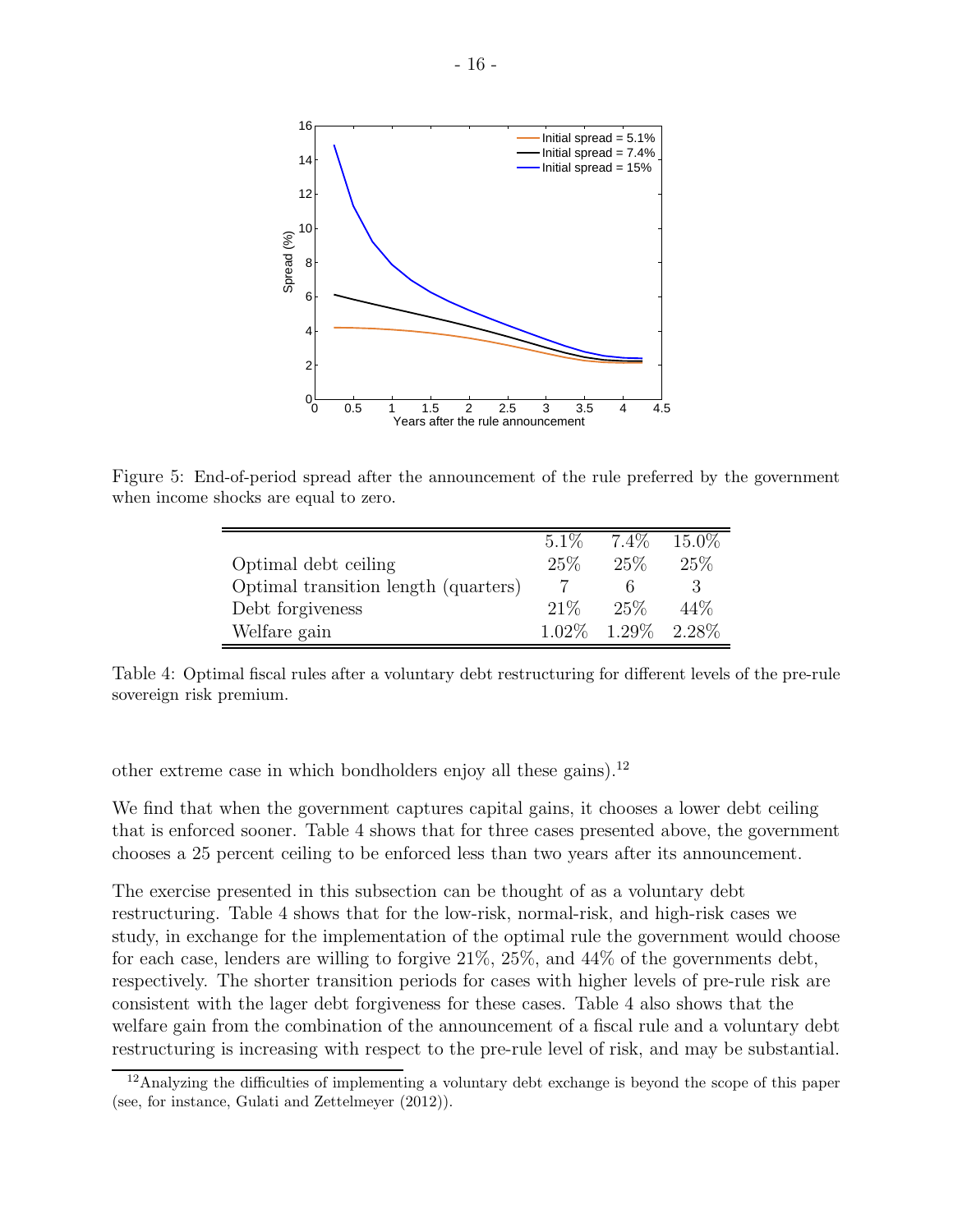

Figure 6: Spread decline implied by the announcement of a fiscal rule.

#### D. Fiscal rules and borrowing opportunities

A large literature discusses how, in the presence of default risk, the debt dilution problem implies that the government could benefit from a commitment to lower future borrowing levels (see Hatchondo et al. (2010b) and the references therein). The government is better off with a fiscal rule because of the additional commitment the rule gives to the government. Commitment to lower future debt levels generates lenders' expectations of lower future indebtedness. This allows the government to borrow at a lower rate today. This is illustrated in Figure 7 that presents the spread asked by lenders as a function of the face value of next-period debt—defined as the present value of future payment obligations discounted at the risk-free rate, as a percentage of the mean annual income. Figure 7 shows that imposing a debt ceiling creates new borrowing opportunities for the government: The rule allows the government to pay a lower interest rate for the same debt level (because of the expectation of lower future debt levels).

Table 5 shows that economies with a debt ceiling that implies a significantly lower debt levels do not display much lower borrowing levels. This is the case because a debt ceiling may allow the government to pay significantly lower interest rate. For instance, with the ceiling of 25 percent of mean income, the mean interest rate spread decreases from 7.4 to 1.7 percent, while mean borrowing only decreases from 3.6 to 3.1 percent of mean income.

#### E. Fiscal rules and the cyclicality of fiscal policy

In this subsection, we discuss how lower debt levels implied by the imposition of a fiscal rule weaken the government's incentives to implement a procyclical fiscal policy. Recall that fiscal policy is procyclical in the benchmark economy because in low-income periods,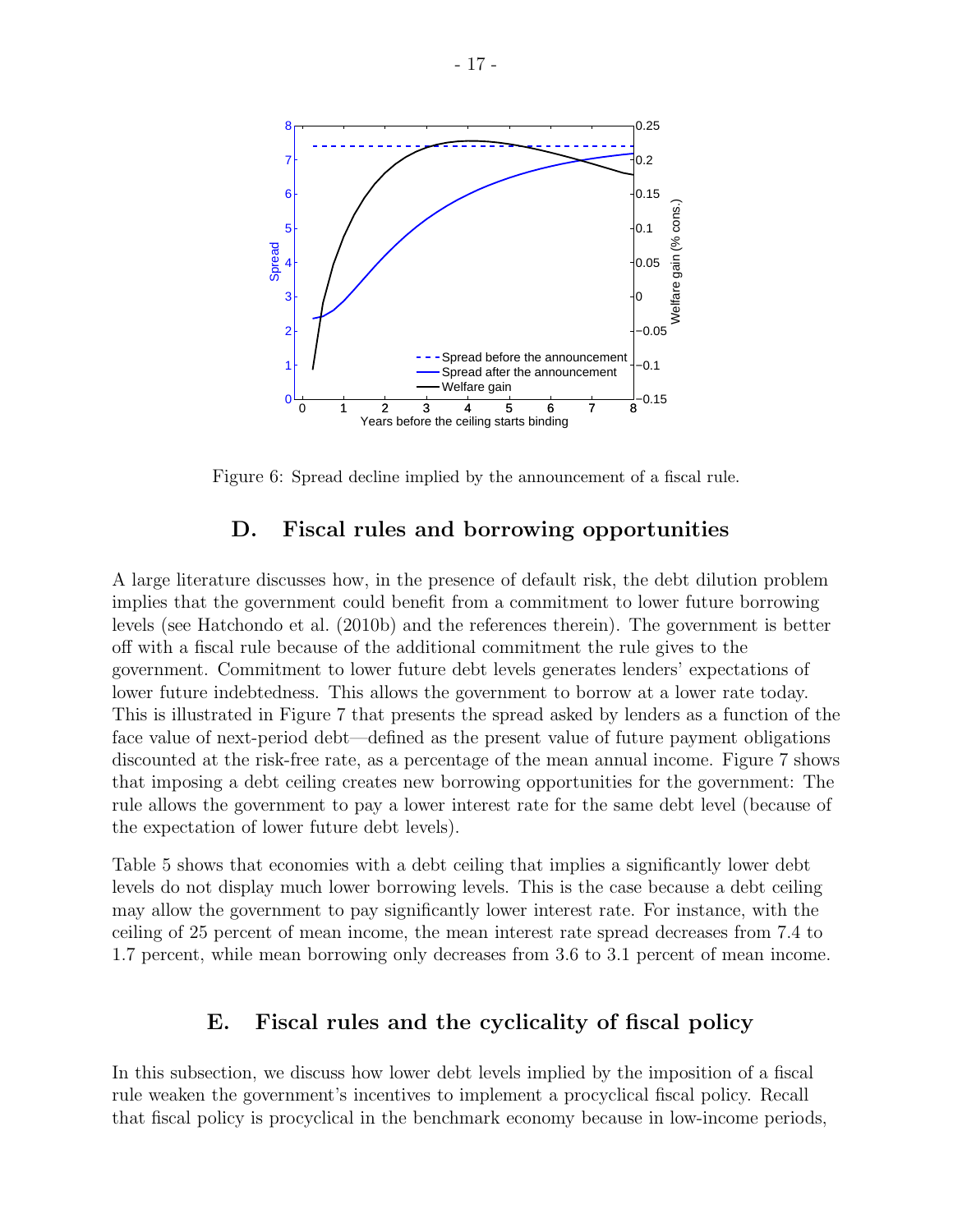

Figure 7: Menu of combinations of spreads and end-of-period debt levels from which a mean-income government can choose.

|                                       | No ceiling | 35%     | $30\%$  | 25%     | 20%     |
|---------------------------------------|------------|---------|---------|---------|---------|
| $E(R_s)$                              | 7.42       | 6.64    | 3.6     | 1.66    | 0.54    |
| $\sigma(R_s)$                         | 2.52       | 2.85    | 1.93    | 1.29    | 0.7     |
| Mean debt-to-income ratio             | 0.39       | 0.38    | 0.34    | 0.35    | 0.24    |
| Defaults per 100 years                | 2.99       | 2.86    | 1.33    | 0.42    | 0.09    |
| $\sigma(c)/\sigma(y)$                 | 1.23       | 1.12    | 1.08    | 1.05    | 1.02    |
| $\rho(c,y)$                           | 0.99       | 0.99    | 0.99    | 0.99    | 0.99    |
| $\rho(R_s, y)$                        | $-0.79$    | $-0.72$ | $-0.68$ | $-0.62$ | $-0.53$ |
| Mean borrowing /average income $(\%)$ | 3.65       | 3.63    | 3.48    | 3.14    | 2.63    |

Table 5: Simulation results for different debt ceilings.

the higher cost of issuing debt induces the government to finance more of its debt service obligations with taxes.

Table 5 shows that debt ceilings reduce default risk and thus reduce both the mean spread and the responsiveness of the spread to income shocks (as reflected in a lower standard deviation of the spread). As the cost of borrowing becomes less responsive to income shocks, the argument presented above in favor of a procyclical fiscal policy becomes weaker. A less procyclical fiscal policy is reflected in a lower volatility of consumption relative to income. These findings support the consensus among policymakers about the desirability of targeting low sovereign debt levels to create room for the implementation of countercyclical fiscal policy (see, for instance, Blanchard et al. (2010)).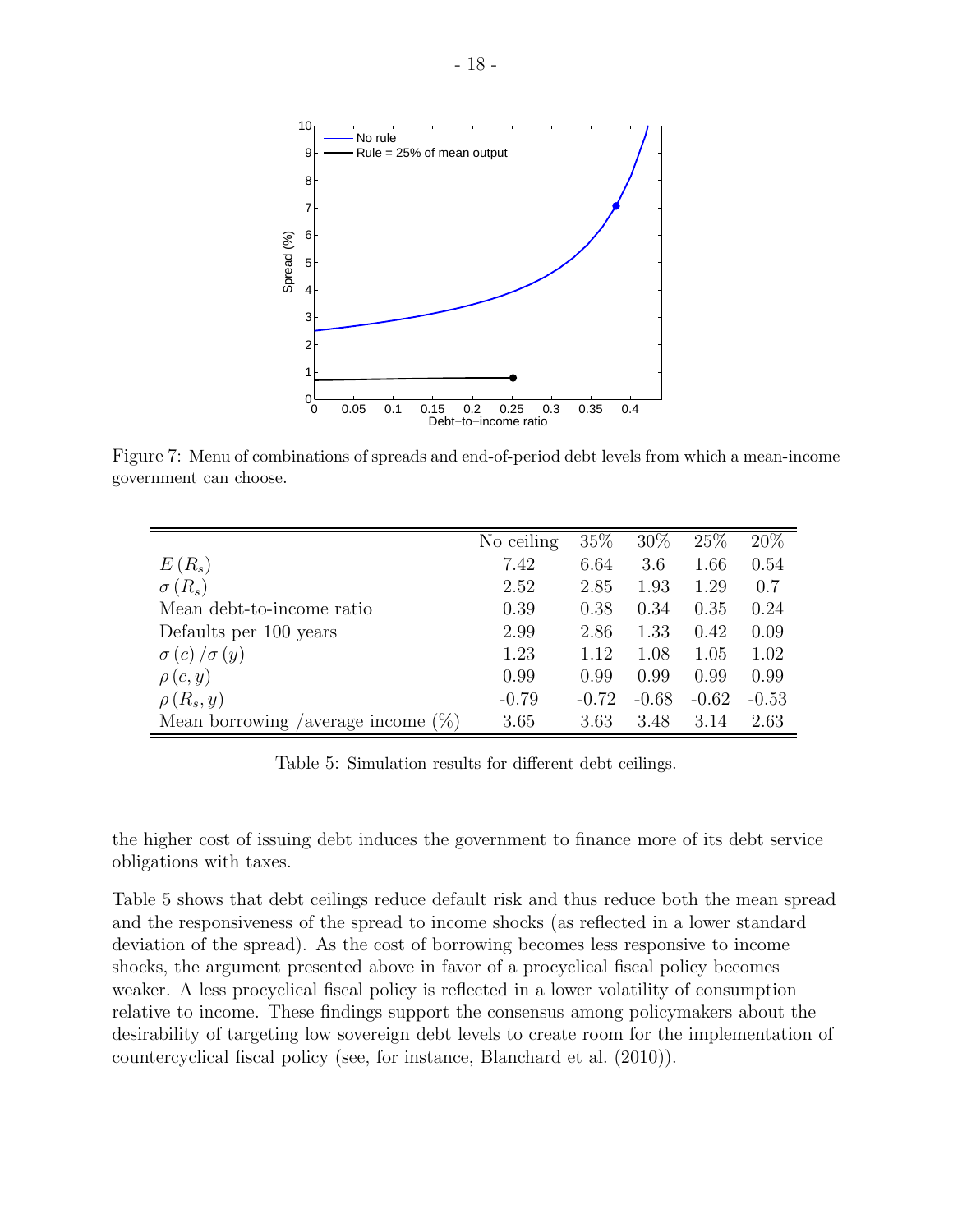|                                             | 2       |         | 0.5     |         | $-0.5$  | $-1$    | $-2$    |
|---------------------------------------------|---------|---------|---------|---------|---------|---------|---------|
| $E(R_s)$                                    | 0.09    | 0.59    | 1.00    | 1.66    | 2.10    | 2.41    | 2.63    |
| $\sigma(R_s)$                               | 0.03    | 0.46    | 0.81    | 1.29    | 1.40    | 1.41    | 1.47    |
| Mean debt-to-income ratio                   | 0.23    | 0.25    | 0.27    | 0.30    | 0.30    | 0.31    | 0.31    |
| Defaults per 100 years                      | 0.03    | 0.13    | 0.25    | 0.42    | 0.65    | 0.75    | 0.79    |
| $\sigma(c)/\sigma(y)$                       | 1.73    | 1.49    | 1.27    | 1.05    | 0.97    | 1.04    | 1.05    |
| $\rho(c,y)$                                 | 0.99    | 0.99    | 0.99    | 0.99    | 0.99    | 0.99    | 0.99    |
| $\rho(R_s, y)$                              | $-0.86$ | $-0.65$ | $-0.62$ | $-0.62$ | $-0.62$ | $-0.67$ | $-0.67$ |
| $(\%)$<br>Mean borrowing<br>/average income | 2.67    | 2.76    | 2.97    | 3.14    | 3.26    | 3.30    | 3.34    |

Table 6: Simulation results with a debt ceiling  $\bar{b} = a_0 + a_1y$ , for different values of  $a_1$ , and values of  $a_0$  such that the average ceiling is equivalent to 25 percent of mean annual income.

### F. Cyclically adjusted fiscal rules

In this subsection, we investigate whether one would want to allow for extra room for countercyclical fiscal policy by making the debt ceiling higher (lower) when income is lower (higher). For simplicity, we search for the ex-ante optimal ceiling to be enforced immediately  $(n = 0)$  for a government that currently does not have debt. This case is also interesting as a first approximation for cases with relatively low debt levels (e.g., post-default debt levels).

We find that the optimal rule imposes a limit on the debt-to-income ratio of 25 percent of annualized income (i.e., has  $a_1 = 1$  and  $a_0 = 0$ ), and thus is procyclical. Table 6 shows that, among rules with and average ceiling equal to 25 percent of mean annual income, those with a more countercyclical ceiling (i.e., a lower  $a_1$ ) do not necessarily imply a lower consumption volatility. Since the default probability is more sensitive to increases in debt levels during lower-income periods, a ceiling that allows for more debt in lower-income periods implies that the government loses commitment to future low default probabilities, especially in lower-income periods. This increases the level and the countercyclicality of the government's borrowing cost, making it more difficult to conduct countercyclical fiscal policy. Figure 8 presents the welfare gain from allowing the debt ceiling to depend on current income among rules with an average debt ceiling of 25 percent of mean annual income. Our findings are a warning against "escape clauses" commonly used in fiscal rules (see IMF (2009)) to allow for more discretionary fiscal behavior during crisis periods.

Among fiscal rules that impose low average debt ceilings, the government prefers rules that allow for extra room for countercyclical fiscal policy (a negative  $a_1$ ). For the case we study, such debt ceilings are too low (below 10 percent of mean annual income) and leave the government worse off compared with the no-rule benchmark. We do not observe defaults in the simulations with such low ceilings. Figure 9 presents the welfare gain from allowing the debt ceiling to depend on current income among rules with an average debt ceiling of 10 percent of mean annual income.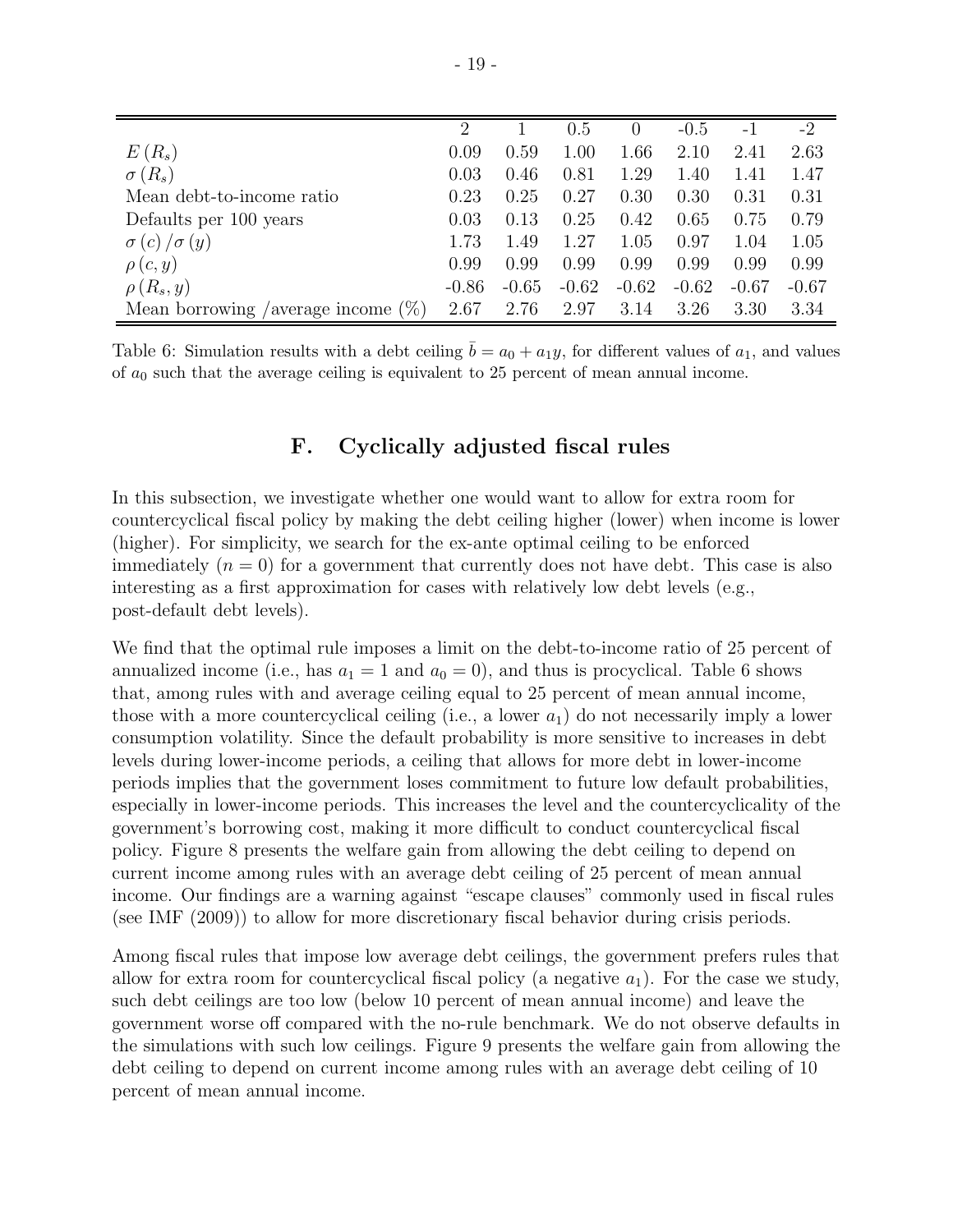

Figure 8: Welfare gain from allowing the debt ceiling to depend on current income among rules with an average debt ceiling of 25 percent of mean annual income, when current income is low (one standard deviation below the mean), average, or high (one standard deviation above the mean).

#### V. Conclusions

We used a sovereign default framework to show how a government may benefit from implementing a debt ceiling. The expectation of lower future debt levels makes possible that small borrowing declines lead to substantial interest rate declines that in turn lead to non-trivial debt declines. We also showed that if the government could capture the capital gains from the increase in the market value of its debt implied by the rule announcement (otherwise accrued by foreign investors), it would choose lower debt ceilings to be enforced sooner. In addition, we demonstrated how rules may promote a decline of consumption volatility and showed that rules allowing for more borrowing in bad times may not further decrease consumption volatility.

We chose to make our analysis more transparent by respecting the simplifying assumptions often used in quantitative studies of sovereign defaults. Future work could enrich our analysis by relaxing these assumptions.

One interesting extension of our work could be to study the impact of less-than-perfectly-credible fiscal rules. For instance, we abstract from political shocks that could threaten the enforcement of a rule.<sup>13</sup>

As in Chatterjee and Eyigungor (forthcoming) and Hatchondo and Martinez (2009), we assumed that the government cannot choose the duration of its debt. Relaxing this assumption could enhance our understanding of the effects of fiscal rules but it would increase the computation cost significantly.<sup>14</sup>

<sup>13</sup>Alfaro and Kanczuk (2005), Amador (2003), Cole et al. (1995), Cuadra and Sapriza (2008), D'Erasmo (2008), and Hatchondo et al. (2009) study sovereign default models with political shocks.

<sup>&</sup>lt;sup>14</sup>If one allows the government to choose a different duration of sovereign bonds each period, one would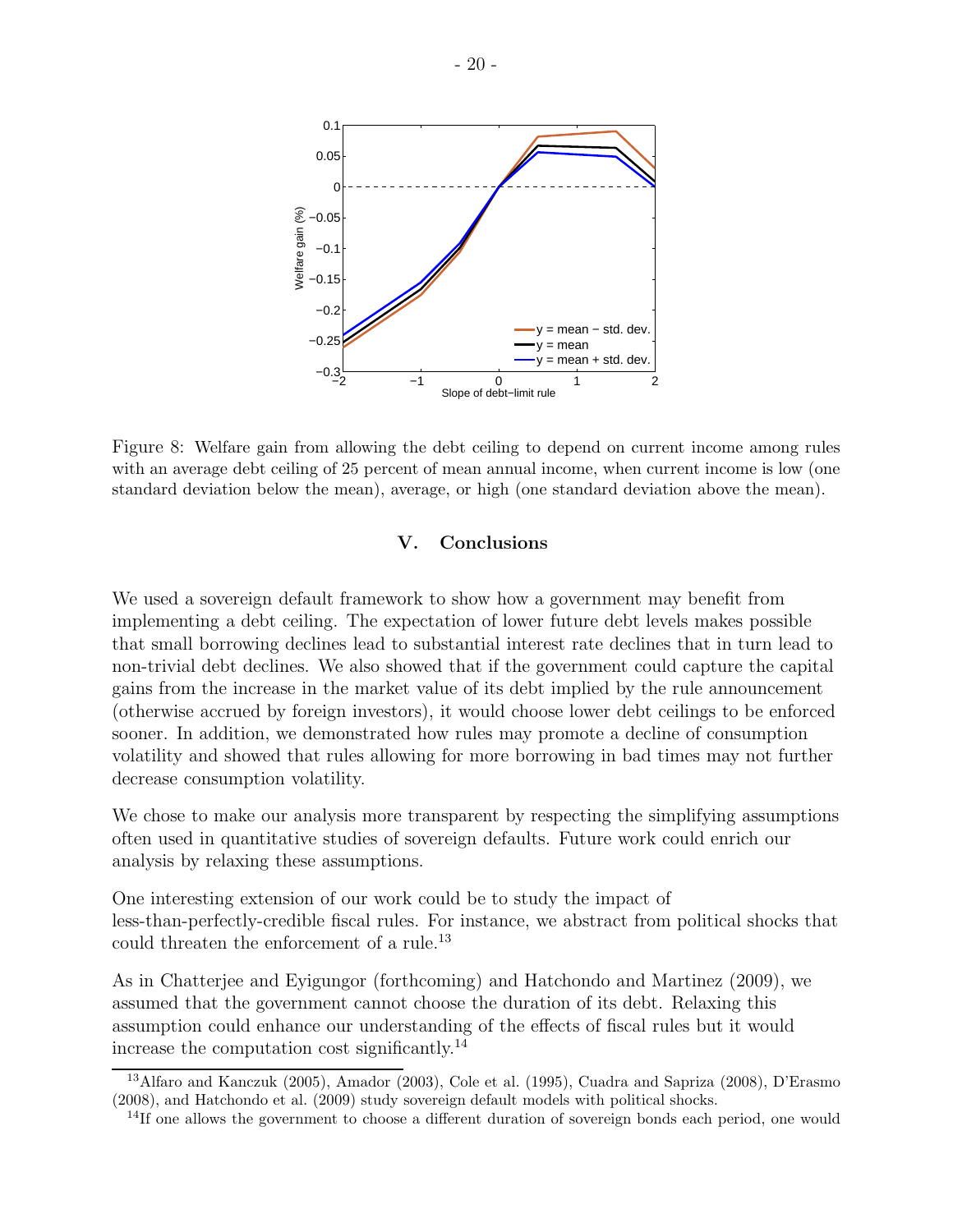

Figure 9: Welfare gain from allowing the debt ceiling to depend on current income among rules with an average debt ceiling of 10 percent of mean annual income, when current income is low (one standard deviation below the mean), average, or high (one standard deviation above the mean)

Extending our framework to include production could also expand our understanding of the effects of fiscal rules. We found large effects of fiscal rules on the level and volatility of interest rates. Several studies find evidence of interest rates playing a significant role in affecting productivity (through investment and the allocation of factors of production), and of a significant role of interest rate fluctuations in the amplification of shocks (see, for example, Mendoza and Yue (forthcoming), Neumeyer and Perri (2005), and Uribe and Yue (2006)). Since there is no production in our setup, we do not allow for these roles of the interest rate. Furthermore, our analysis of the cyclicality of fiscal policy is limited because we do not allow for taxes and government expenditure to affect income.

Studying a setup in which the sovereign simultaneously holds assets and liabilities may also expand our understanding of fiscal rules and thus may be an interesting avenue for future research. Fiscal rules often aim at controlling the sovereign's accumulation of both assets and liabilities. For simplicity, as is standard in default models, we assume that the government cannot simultaneously have assets and liabilities (Alfaro and Kanczuk (2009) show that in a sovereign default model the government typically does not choose to simultaneously hold assets and liabilities).

One could also enrich our analysis of fiscal rules by studying a model where difficulties to promise contingent debt payments are consistent with difficulties to establish contingent limits through fiscal rules. When we study countercyclical debt ceilings, we assume that the government can commit to a fiscal rule establishing targets that are contingent to the

have to keep track of how many bonds the government has issued for each possible value of duration to determine government's liabilities (see Arellano and Ramanarayanan (2010)). The computation cost of including additional state variables may be significant (Hatchondo et al. (2010a) show that the computation cost of obtaining accurate solutions in default models may be significant, and Chatterjee and Eyigungor (forthcoming) explain how the cost increases when long-duration bonds are assumed).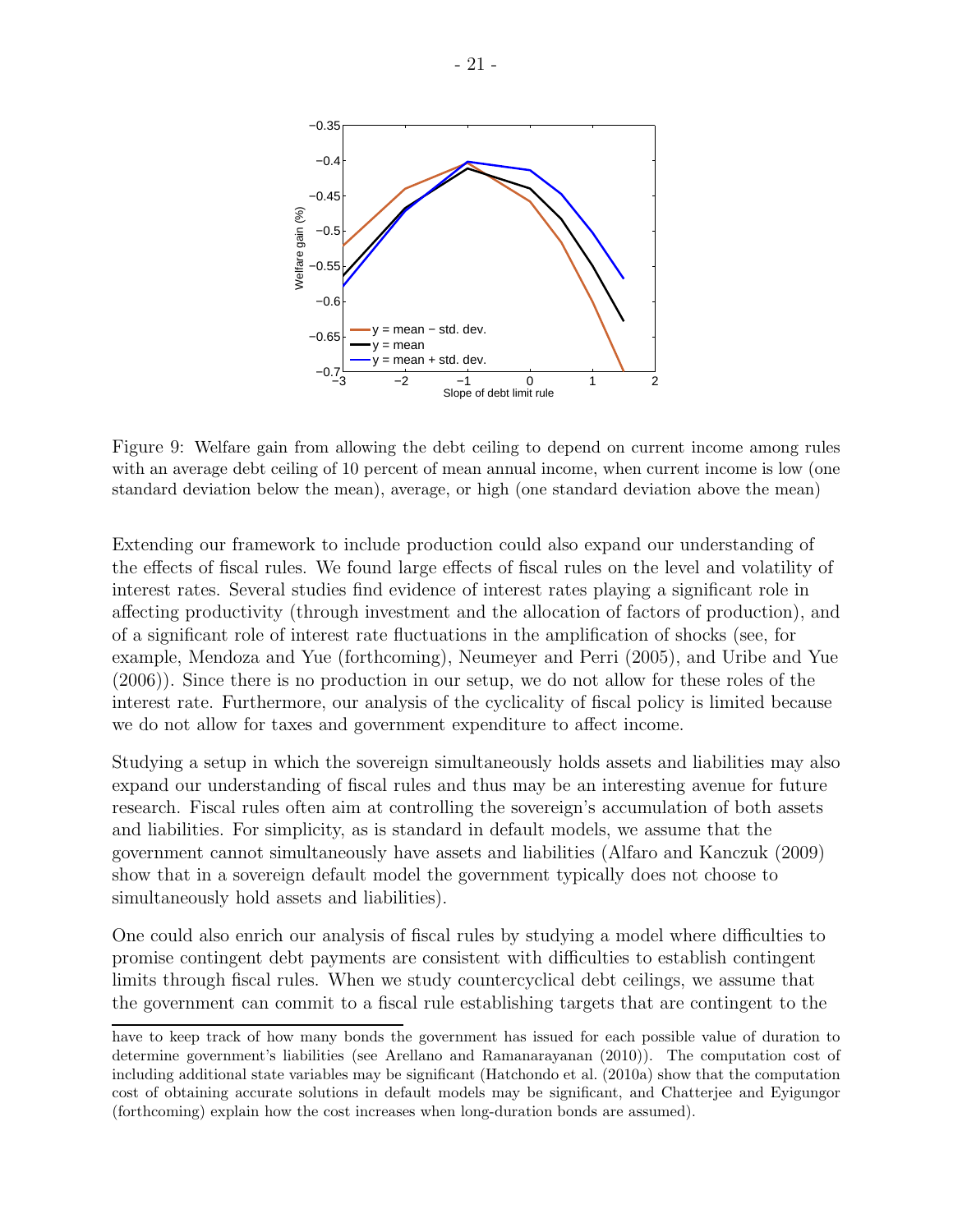realized income. However, we still do not allow the government to issue state-contingent debt.<sup>15</sup>

 $15$ We follow the most common approach of assuming that GDP shocks are the only shocks in the economy and that sovereign debt contracts are not GDP indexed. The overwhelming majority of sovereign debts are not GDP-indexed (see Bolton and Jeanne (2009), Borensztein and Mauro (2004), Durdu (2009), and Sandleris et al. (2009)). Furthermore, sovereigns' willingness to repay has many other determinants besides domestic GDP. Tomz and Wright (2007) argue that these other determinants (e.g., political shocks) play an important role as predictors of sovereign defaults. Richer models that incorporate determinants of sovereign default other than GDP would feature market incompleteness even with GDP-indexed bonds.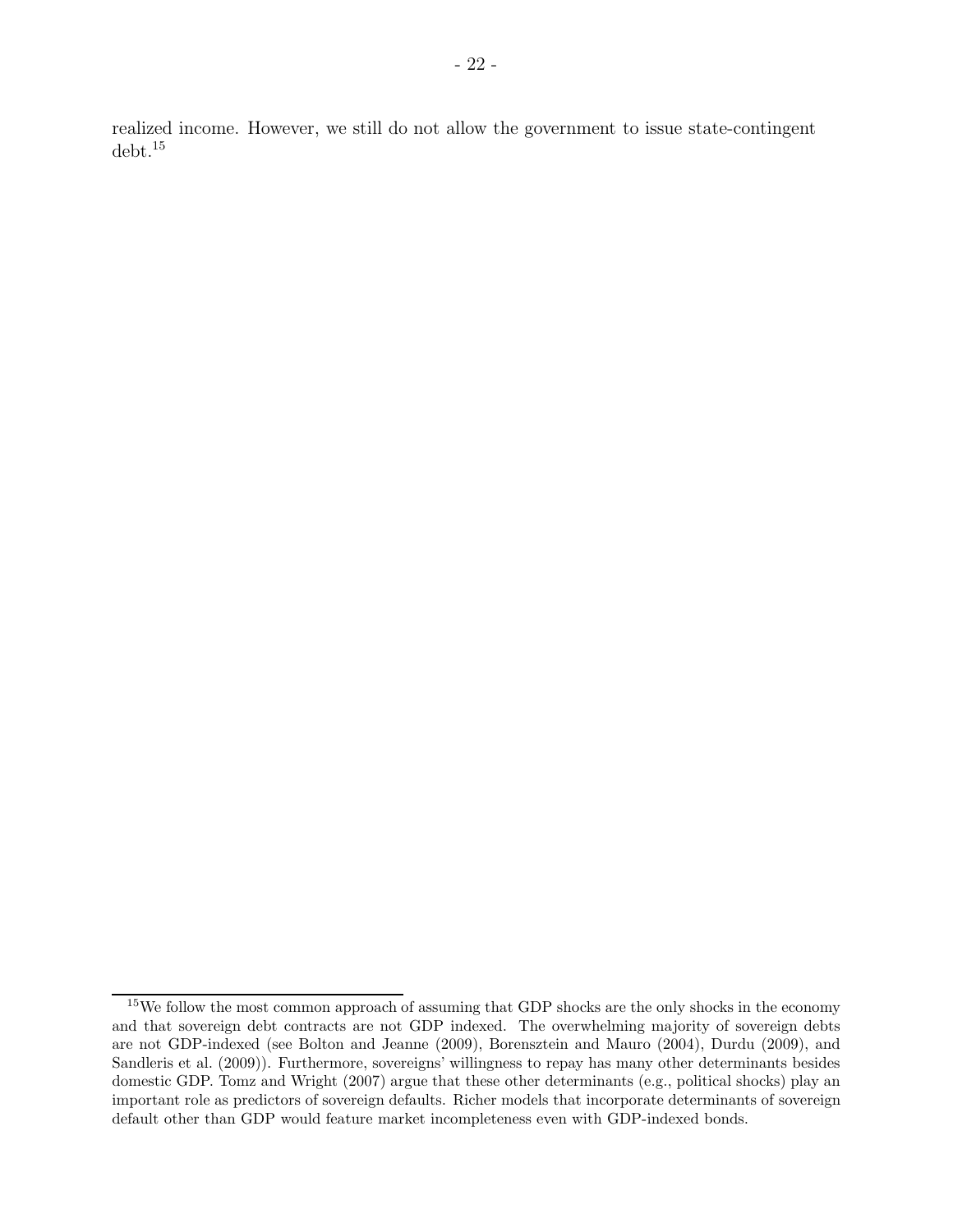#### References

- Aguiar, M. and Gopinath, G. (2006). 'Defaultable debt, interest rates and the current account'. Journal of International Economics, volume 69, 64–83.
- Aguiar, M. and Gopinath, G. (2007). 'Emerging markets business cycles: the cycle is the trend'. Journal of Political Economy, volume 115, no. 1, 69–102.
- Alfaro, L. and Kanczuk, F. (2005). 'Sovereign debt as a contingent claim: a quantitative approach'. Journal of International Economics, volume 65, 297 314.
- Alfaro, L. and Kanczuk, F. (2009). 'Optimal reserve management and sovereign debt'. Journal of International Economics, volume 77(1), 23–36.
- Alvarez, F. A., Marques, L. B., and Toledo, M. (2011). 'Business Cycles in Emerging Markets: The Role of Durable Goods and Financial Frictions'. Manuscript, Universidad Carlos III.
- Amador, M. (2003). 'A Political Economy Model of Sovereign Debt Repayment'. Manuscript, Stanford University.
- Arellano, C. (2008). 'Default Risk and Income Fluctuations in Emerging Economies'. American Economic Review, volume 98(3), 690–712.
- Arellano, C. and Ramanarayanan, A. (2010). 'Default and the Maturity Structure in Sovereign Bonds'. Mimeo, University of Minnesota.
- Athreya, K., Tam, X. S., and Young, E. R. (2007). 'Does Rising Income Risk Lead to Better Risk Sharing?' Manuscript, University of Virginia.
- Azzimonti, M., Battaglini, M., and Coate, S. (2010). 'On the Case for a Balanced Budget Amendment to the U.S. Constitution'. Mimeo, Princeton University.
- Backus, D., Foresi, S., and Telmer, C. (1998). 'Discrete-time models of bond pricing'. NBER Working Paper 6736.
- Beetsma, R. and Debrun, X. (2007). 'The new stability and growth pact: A first assessment'. European Economic Review, volume 51, 453–477.
- Beetsma, R. and Uhlig, H. (1999). 'An Analysis of the Stability and Growth Pact'. The Economic Journal, volume 109(458), 546–571.
- Benjamin, D. and Wright, M. L. J. (2008). 'Recovery Before Redemption? A Theory of Delays in Sovereign Debt Renegotiations'. Manuscript.
- Blanchard, O. (2011). 'Rewriting the Macroeconomists' Playbook in the Wake of the Crisis'. IMFdirect.
- Blanchard, O., Dell'Ariccia, G., and Mauro, P. (2010). 'Rethinking Macroeconomic Policy'. IMF Staff Position Note 10/03.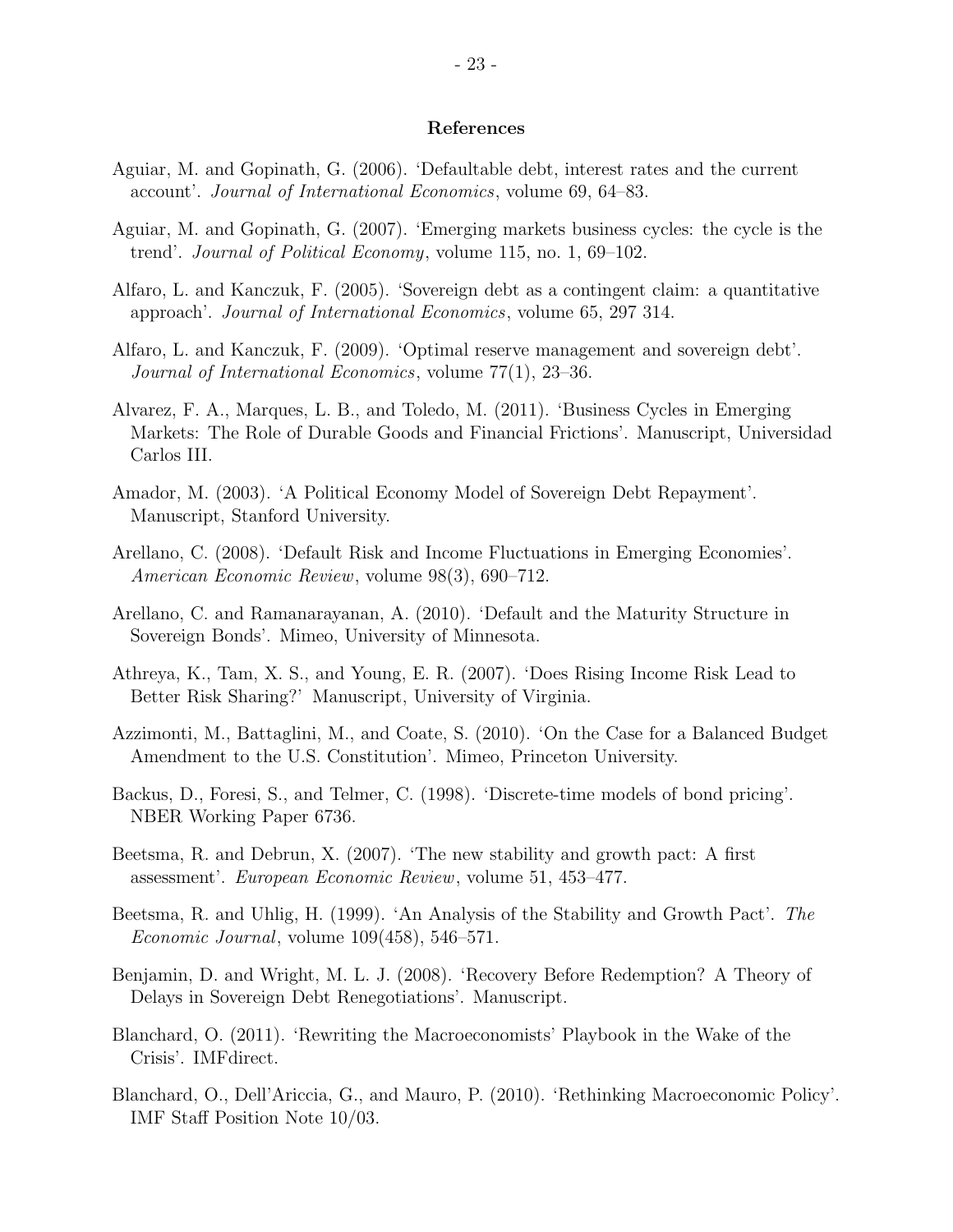- Bolton, P. and Jeanne, O. (2009). 'Structuring and Restructuring Sovereign Debt: The Role of Seniority'. Review of Economic Studies, volume 76, 879–902.
- Borensztein, E. and Mauro, P. (2004). 'The case for GDP-indexed bonds'. Economic Policy, volume 38, 167–216.
- Borri, N. and Verdelhan, A. (2009). 'Sovereign Risk Premia'. Manuscript, MIT.
- Boz, E. (2011). 'Sovereign Default, Private Sector Creditors, and the IFIs'. Journal of International Economics, volume 83, 70–82.
- Boz, E., Daude, C., and Durdu, B. (2011). 'Emerging Market Business Cycles Revisited: Learning about the Trend'. Journal of Monetary Economics, volume 58, 616–631.
- Broner, F. A., Lorenzoni, G., and Schmukler, S. L. (2007). 'Why do emerging economies borrow short term?' National Bureau of Economic Research Working Paper 13076.
- Chatterjee, S., Corbae, D., Nakajima, M., and Ríos-Rull, J.-V. (2007). 'A Quantitative Theory of Unsecured Consumer Credit with Risk of Default'. *Econometrica*, volume 75, 1525–1589.
- Chatterjee, S. and Eyigungor, B. (forthcoming). 'Maturity, Indebtedness and Default Risk'. American Economic Review.
- Cole, H., Dow, J., and English, W. (1995). 'Default, settlement, and signaling: lending resumption in a reputational model of sovereign debt'. International Economic Review, volume 36, no. 2, 365–385.
- Cruces, J. J., Buscaglia, M., and Alonso, J. (2002). 'The Term Structure of Country Risk and Valuation in Emerging Markets'. Manuscript, Universidad Nacional de La Plata.
- Cuadra, G., Sanchez, J. M., and Sapriza, H. (2010). 'Fiscal policy and default risk in emerging markets'. *Review of Economic Dynamics*, volume 13(2), 452–469.
- Cuadra, G. and Sapriza, H. (2008). 'Sovereign default, interest rates and political uncertainty in emerging markets'. Journal of International Economics, volume 76, 78–88.
- Debrun, X., Moulin, L., Turrini, A., Ayuso-i Casals, J., and Kumar, M. S. (2008). 'Tied to the mast? National fiscal rules in the European Union'. Economic Polic, volume 23(54), 297–362.
- D'Erasmo, P. (2008). 'Government Reputation and Debt Repayment in Emerging Economies'. Manuscript, University of Texas at Austin.
- Durdu, C. B. (2009). 'Quantitative implications of indexed bonds in small open economies'. Journal of Economic Dynamics & Control, volume 33, 883-902.
- Eaton, J. and Gersovitz, M. (1981). 'Debt with potential repudiation: theoretical and empirical analysis'. *Review of Economic Studies*, volume 48, 289–309.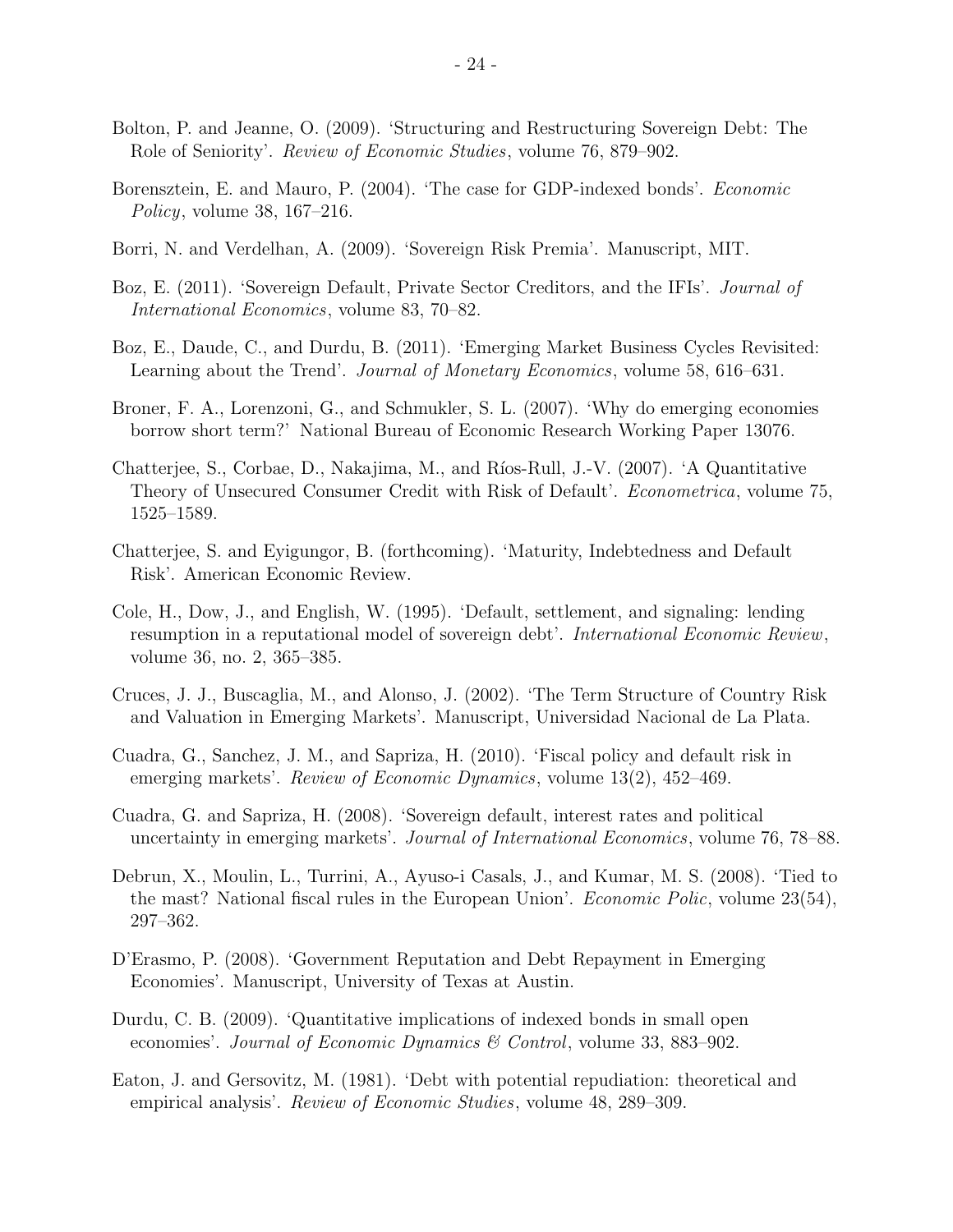- Eichengreen, B. and Bayoumi, T. (1994). 'The political economy of fiscal restrictions: Implications for Europe from the United States'. European Economic Review, volume 38, 783–791.
- Garcia, C. J., Restrepo, J. E., and Tanner, E. (2011). 'Fiscal rules in a volatile world: A welfare-based approach'. Journal of Policy Modeling, volume 33, 649–676.
- Gavin, M. and Perotti, R. (1997). 'Fiscal Policy in Latin America'. NBER Macroeconomics Annual, pages 11–71.
- Gonz´alez-Rozada, M. and Levy Yeyati, E. (2008). 'Global factors and emerging market spreads'. Economic Journal, volume 118, 1917–1936.
- Gulati, M. and Zettelmeyer, J. (2012). 'Making a Voluntary Greek Debt Exchange Work'. Mimemo, Duke University.
- Hatchondo, J. C. and Martinez, L. (2009). 'Long-duration bonds and sovereign defaults'. Journal of International Economics, volume 79, 117–125.
- Hatchondo, J. C., Martinez, L., and Sapriza, H. (2007). 'Quantitative Models of Sovereign Default and the Threat of Financial Exclusion'. *Economic Quarterly*, volume 93, 251–286. No. 3.
- Hatchondo, J. C., Martinez, L., and Sapriza, H. (2009). 'Heterogeneous borrowers in quantitative models of sovereign default.' International Economic Review, volume 50, 1129–1151.
- Hatchondo, J. C., Martinez, L., and Sapriza, H. (2010a). 'Quantitative properties of sovereign default models: solution methods matter'. Review of Economic Dynamics, volume 13, no. 4, 919–933.
- Hatchondo, J. C., Martinez, L., and Sosa Padilla, C. (2010b). 'Debt dilution and sovereign default risk'. Federal Reserve Bank of Richmond Working Paper 10-08R.
- Heinemann, F., Kalb, A., and Osterloh, S. (2011). 'Sovereign risk premia: the link between fiscal rules and stability culture'. Mimeo, ZEW Mannheim.
- Iara, A. and Wolff, G. (2011). 'Rules and risk in the euro area'. Bruegel Working Paper 2011/10, Brussels.
- Ilzetzki, E. and Vegh, C. A. (2008). 'Procyclical Fiscal Policy in Developing Countries: Truth or Fiction?' NBER Working Paper No. 14191.
- IMF (2009). 'Fiscal Rules: Anchoring Expectations for Sustainable Public Finances'. Fiscal Affairs Department, International Monetary Fund.
- Kaminsky, G., Reinhart, C., and Vegh, C. (2004). 'When It Rains, It Pours: Procyclical Capital Flows and Macroeconomic Policies'. NBER Macroeconomics Annual, pages 11–53.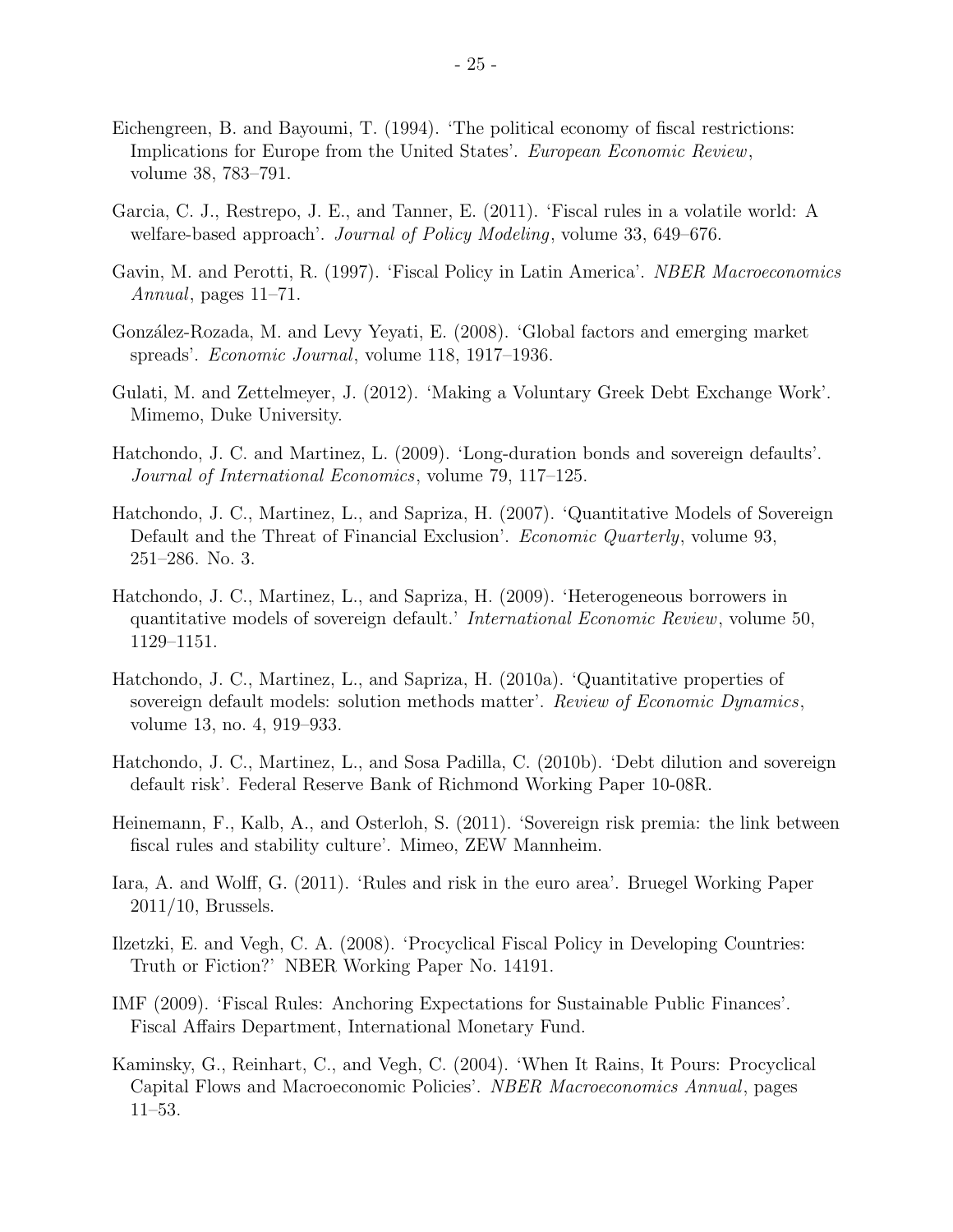- Krusell, P. and Smith, A. (2003). 'Consumption-savings decisions with quasi-geometric discounting'. *Econometrica*, volume 71, no. 1, 365–375.
- Li, W. and Sarte, P.-D. (2006). 'U.S. consumer bankruptcy choice: The importance of general equilibrium effects'. Journal of Monetary Economics, volume 53, 613–631.
- Livshits, I., MacGee, J., and Tertilt, M. (2008). 'Consumer Bankruptcy: A Fresh Start,'. American Economic Review, volume 97, 402–418.
- Lizarazo, S. (2005). 'Sovereign risk and risk averse international investors'. Working Paper, ITAM.
- Lizarazo, S. (2006). 'Contagion of financial crises in sovereign debt markets'. Working Paper, ITAM.
- Longstaff, F. A., Pan, J., Pedersen, L. H., and Singleton, K. J. (2011). 'How Sovereign is Sovereign Credit Risk?' American Economic Journal: Macroeconomics, volume 3(2), 75–103.
- Lowry, R. and Alt, J. (2001). 'A visible hand? Bond markets, political parties, balanced budget laws, and state government debt'. Economics & Politics, volume  $13(1)$ ,  $49-72$ .
- Medina, J. P. and Soto, C. (2007). 'Copper price, fiscal policy, and busines cycle in Chile'. Central Bank of Chile Working Paper 458.
- Mendoza, E. and Yue, V. (forthcoming). 'A General Equilibrium Model of Sovereign Default and Business Cycles'. The Quarterly Journal of Economics.
- Neumeyer, P. and Perri, F. (2005). 'Business cycles in emerging economies: the role of interest rates'. Journal of Monetary Economics, volume 52, 345–380.
- Pappa, E. and Vassilatos, V. (2007). 'The unbearable tightness of being in a monetary union: Fiscal restrictions and regional stability'. European Economic Review, volume 51, 1492–1513.
- Poplawski Ribeiro, M., Beetsma, R., and Schabert, A. (2008). 'A Comparison of Debt and Primary-deficit Constraints'. CEPR Discussion Paper No. 6897.
- Poterba, J. (1996). 'Budget Institutions and Fiscal Policy in the U.S. States'. American Economic Review, volume 86(2), 395–400.
- Poterba, J. M. and Rueben, K. (1999). 'State fiscal institutions and the U.S. municipal bond market'. In Fiscal Institutions and Fiscal Performance, James Poterba and Jrgen von Hagen editors, University of Chicago Press.
- Sanchez, J. M. (2010). 'The IT Revolution and the Unsecured Credit Market'. Federal Reserve Bank of St. Louis Working Paper.
- Sandleris, G., Sapriza, H., and Taddei, F. (2009). 'Indexed Sovereign Debt: An Applied Framework'. Universidad Torcuato Di Tella Working Paper 01/2009.